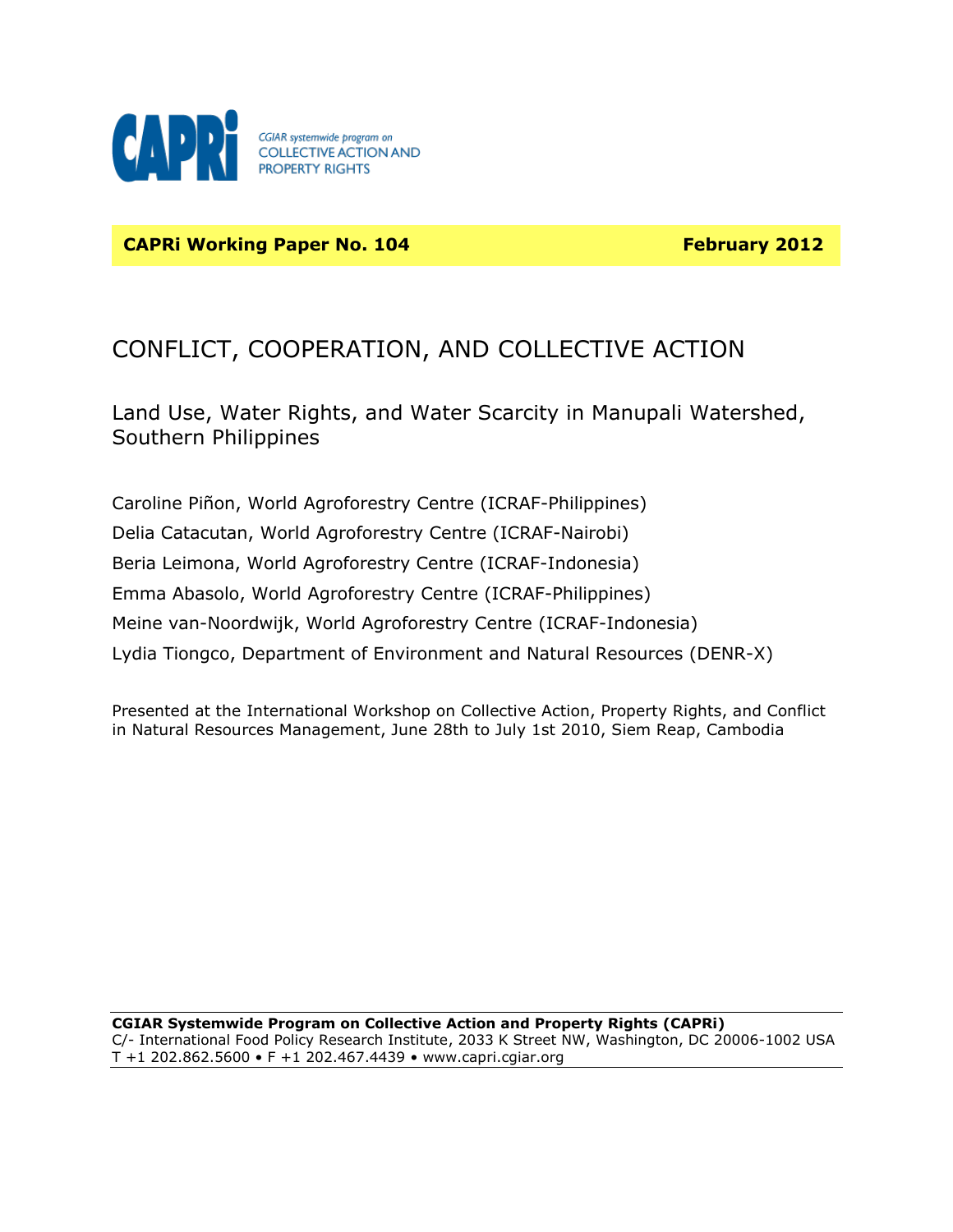The CGIAR Systemwide Program on Collective Action and Property Rights (CAPRi) is an initiative of the 15 centers of the Consultative Group on International Agricultural Research (CGIAR). The initiative promotes comparative research on the role of property rights and collective action institutions in shaping the efficiency, sustainability, and equity of natural resource systems. CAPRi's Secretariat is hosted within the Environment and Production Technology Division (EPTD) of the International Food Policy Research Institute (IFPRI). CAPRi receives support from the Governments of Norway, Italy and the World Bank.

CAPRi Working Papers contain preliminary material and research results. They are circulated prior to a full peer review to stimulate discussion and critical comment. It is expected that most working papers will eventually be published in some other form and that their content may also be revised.

#### **Cite as:**

Piñon, C., D. Catacutan, B. Leimona, E. Abasolo, M. van-Noordwijk, and L. Tiongco. Conflict, Cooperation, and Collective Action: Land Use, Water Rights, and Water Scarcity in Manupali Watershed, Southern Philippines. CAPRi Working Paper No. 104. Washington, D.C.: International Food Policy Research Institute. [http://dx.doi.org/10.2499/CAPRiWP104.](http://dx.doi.org/10.2499/CAPRiWP104)

Copyright © February 2012. International Food Policy Research Institute. All rights reserved. Sections of this material may be reproduced for personal and not-for-profit use without the express written permission of but with acknowledgment to IFPRI. To reproduce the material contained herein for profit or commercial use requires express written permission. To obtain permission to reprint, contact the IFPRI Communications Division at [ifpri-copyright@cgiar.org.](mailto:ifpri-copyright@cgiar.org)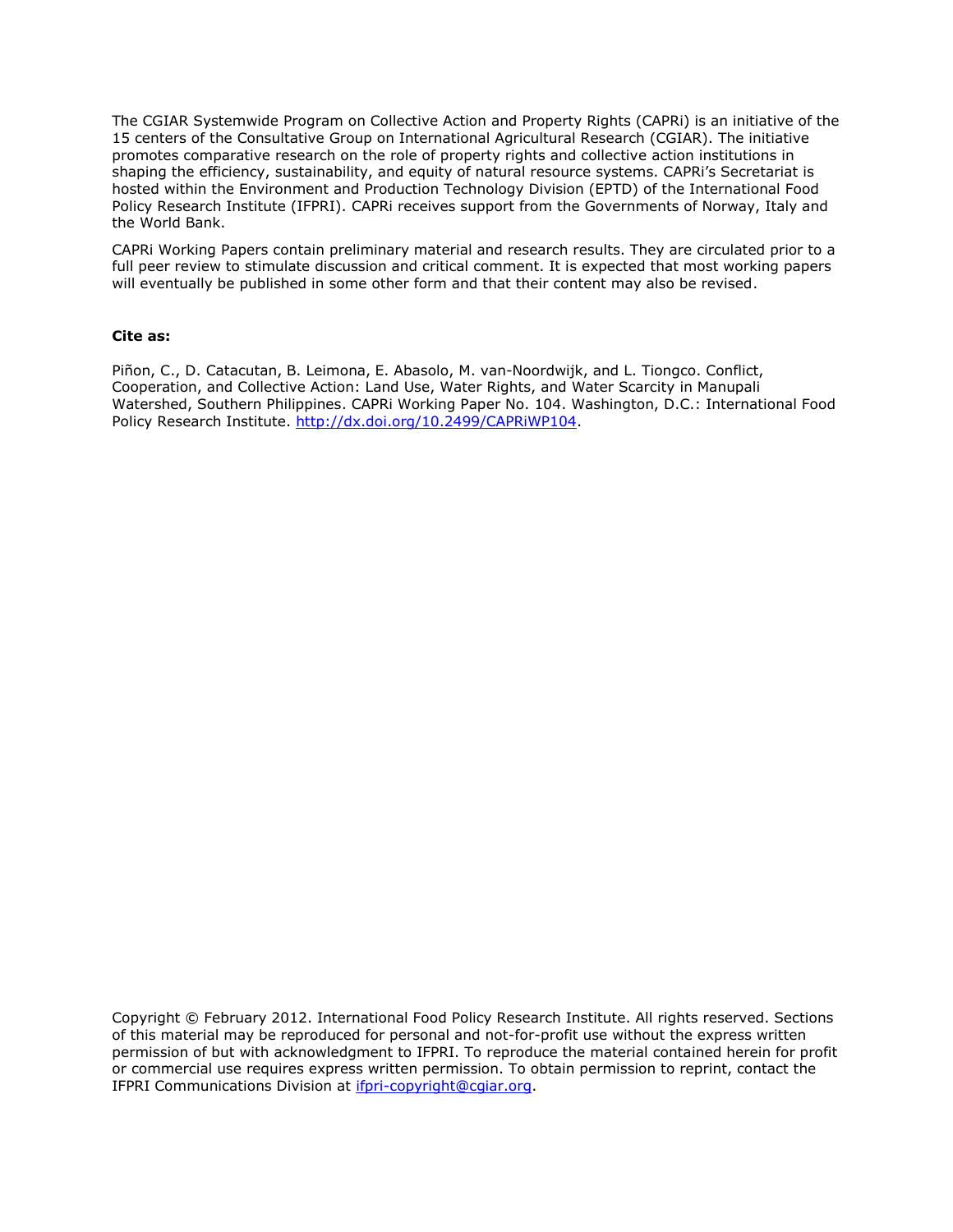## **ABSTRACT**

Sustaining the environmental, social, and economic development in Manupali watershed in southern Philippines is highly dependent on equitable allocation of water use rights and judicious utilization of water as a scarce resource. There are many stakeholders and water users: smallholder farmers, indigenous people, multinational companies, the local government, the National Irrigation Administration, and the National Power Corporation (Pulangui IV). As demand for water outstrips supply, conflict arises between different user groups over who can use water and how much each one can use. This paper reports initial results of an ongoing study that examines water rights and land use change to better negotiate for greater investment in watershed management. A key issue in Manupali is overall water scarcity, compounded by conflicting water rights of different users. To avoid hostile confrontation between different user groups and to manage competition of water use, some user groups have instituted voluntary agreements for water rights sharing. Viewed in terms of cooperation and collective action, these voluntary agreements facilitate conflict management of a disputed resource, but the fairness and equity of such agreements are in question, as the cooperating user groups extract benefits from non-cooperators who may have incurred the costs of protecting the upper watershed to maintain water supply. Supported by watershed hydrological data on water balance and its land use patterns, this paper argues that water rights sharing through voluntary agreements alone can only mediate shortterm conflict but will not solve water scarcity in the longer term. The problems of water scarcity, allocation, and land use, require collective action beyond the current level if equitable distribution of benefits, sharing of responsibilities, and coinvestments in watershed management are the goals.

**Keywords:** Water rights, water allocation, water conflict, cooperation, collective action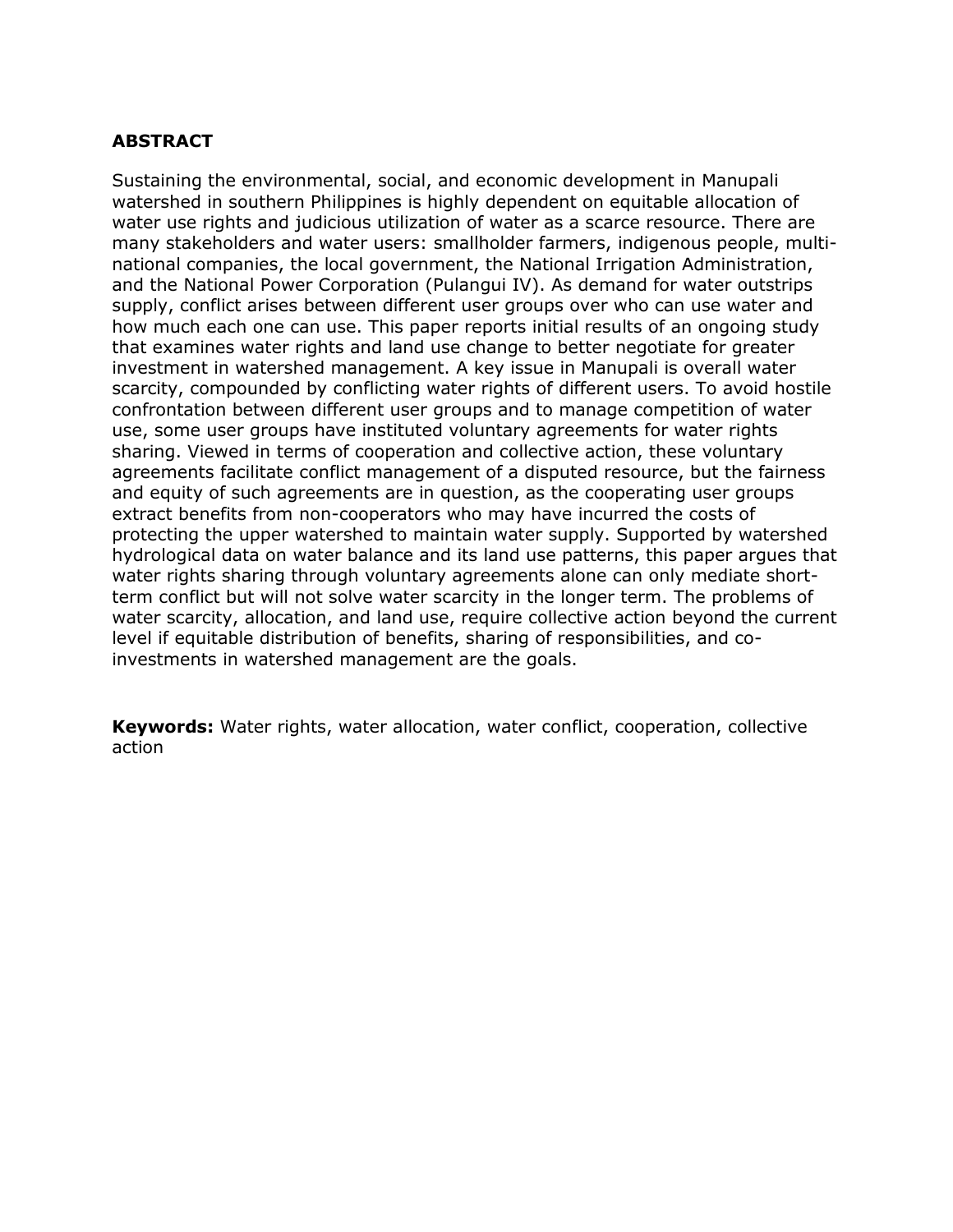### **ACKNOWLEDGMENTS**

The authors acknowledge the Rapid Hydrological Appraisal (RHA) team members, Dennis Ferrera, Johnny Mancawan, Celso Pillerin and Carlos Sioquim for generating the data used in this study, Engr. Jemuel Periño for assisting in data analysis, and Cecille Egnar for coordinating the Bukidnon-TULSEA project of the World Agroforestry Centre (ICRAF) through the Federal Ministry for Economic Cooperation and Development, Germany. Developing mechanisms for Rewards for Watershed Services (RWS) in Manupali watershed is facilitated by the Rewards for, Use of and Shared Investment in Pro-poor Environmental Services (RUPES) Phase II project supported by the International Fund for Agricultural Development (IFAD). We also wish to thank Eric Haglund and other anonymous reviewers for insightful comments they made on the draft of this case study.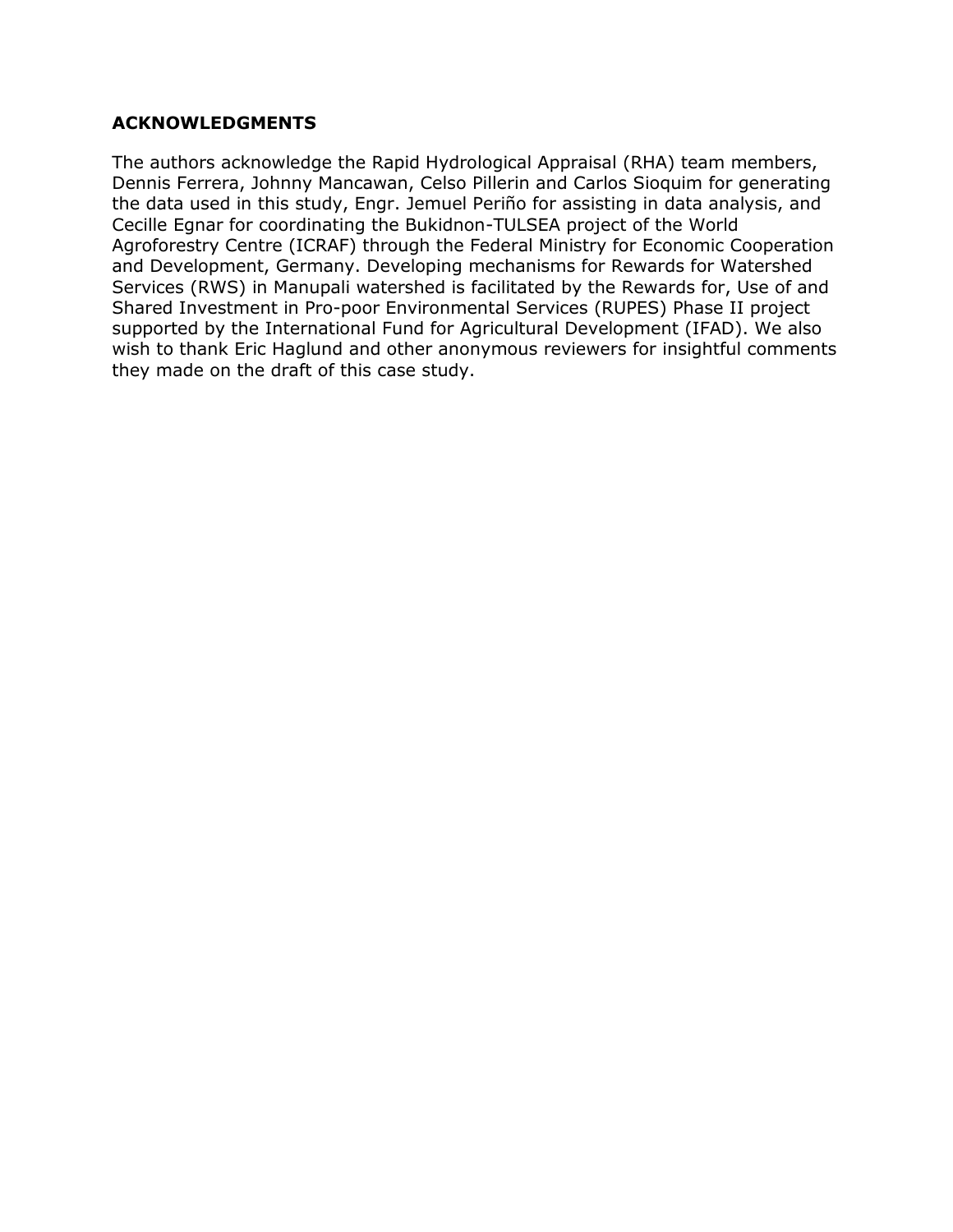# **Table of Contents**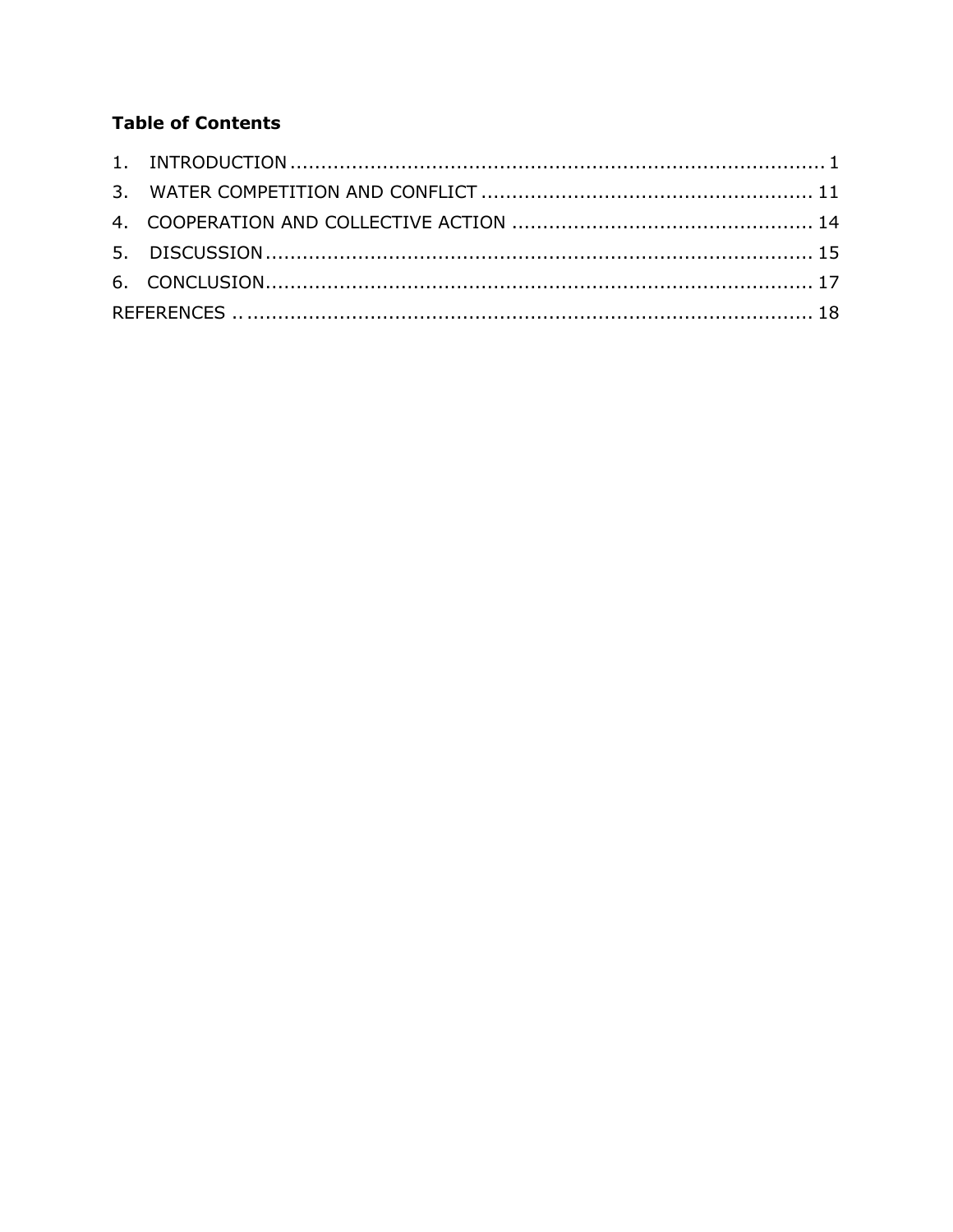# CONFLICT, COOPERATION, AND COLLECTIVE ACTION

Land Use, Water Rights, and Water Scarcity in Manupali Watershed, Southern Philippines

Caroline Piñon,<sup>1</sup> Delia Catacutan, Beria Leimona, Emma Abasolo, Meine van-Noordwijk, and Lydia Tiongco

## <span id="page-5-0"></span>**1. INTRODUCTION**

Scarcity, degradation, wastage, and complex management—all these describe the situation in developing countries' water resources today (Brugger 2007; Rola et al. 2004; Swallow et al. 2001; Samson and Charrier 1997). Population growth and economic development have resulted in increased water demand for domestic, agricultural, and industrial uses, with agriculture as the highest water consumer of up to 90 percent (Pacific Institute 2009), particularly for irrigation to produce more food. Simply put, how is it possible to produce more food and ensure functional industries with less water? Termed as peak water, studies reveal that many areas around the globe have already reached their optimum capacities to absorb the consequences of excessive water use (Gleick and Palaniappan 2009). Watersheds are increasingly populated and degraded through poor land use and unsustainable practices, affecting water availability. The fact that multiple property rights regimes and institutions are responsible for managing critical watershed resources makes it complicated to coordinate relevant actors (Meinzen-Dick and Pradhan 2002). As a consequence, water competition and conflicts arise among institutions and users.

Several examples help to illustrate the supply, economic, and management aspects of water competition and conflict. In Nepal, many farmers suffer from seasonal water shortages that affect food production and livelihoods (Brugger 2007; Helvetas n.d.). Instead of focusing on potable water supply facilities, the farmers formulated Water Use Master Plans (WUMPs) to protect their water resources through intersectoral cooperation among policymakers, scientists, and engineers. The plans are now used as a framework for water management by local communities and even the regional government. Since the responsibility was placed closer to the users, building local capabilities was considered a critical element that enhanced cooperation and sustained water use and management.

In Indonesia, the degradation of the Sumberjaya watershed has decreased the economic productivity of farmers and the hydroelectric power plant operating downstream of Way Besai River, which prompted conflict between local stakeholders and the government (Verbist et al. 2005). In response, the communities living along the riparian zone took the responsibility of ensuring water quality by reducing soil erosion through a RiverCare program (Leimona et al. 2009).<sup>2</sup> Accordingly, the hydroelectric plant rewards the community with cash payments if the Way Besai community reduces soil erosion by

 $\overline{\phantom{a}}$ 

<sup>&</sup>lt;sup>1</sup> Corresponding Author: [ronnienite@yahoo.com](mailto:ronnienite@yahoo.com)

 $<sup>2</sup>$  RiverCare is a community group in Sumberbaya located around the hydropower reservoir that applies</sup> water conservation technologies to reduce sediment load.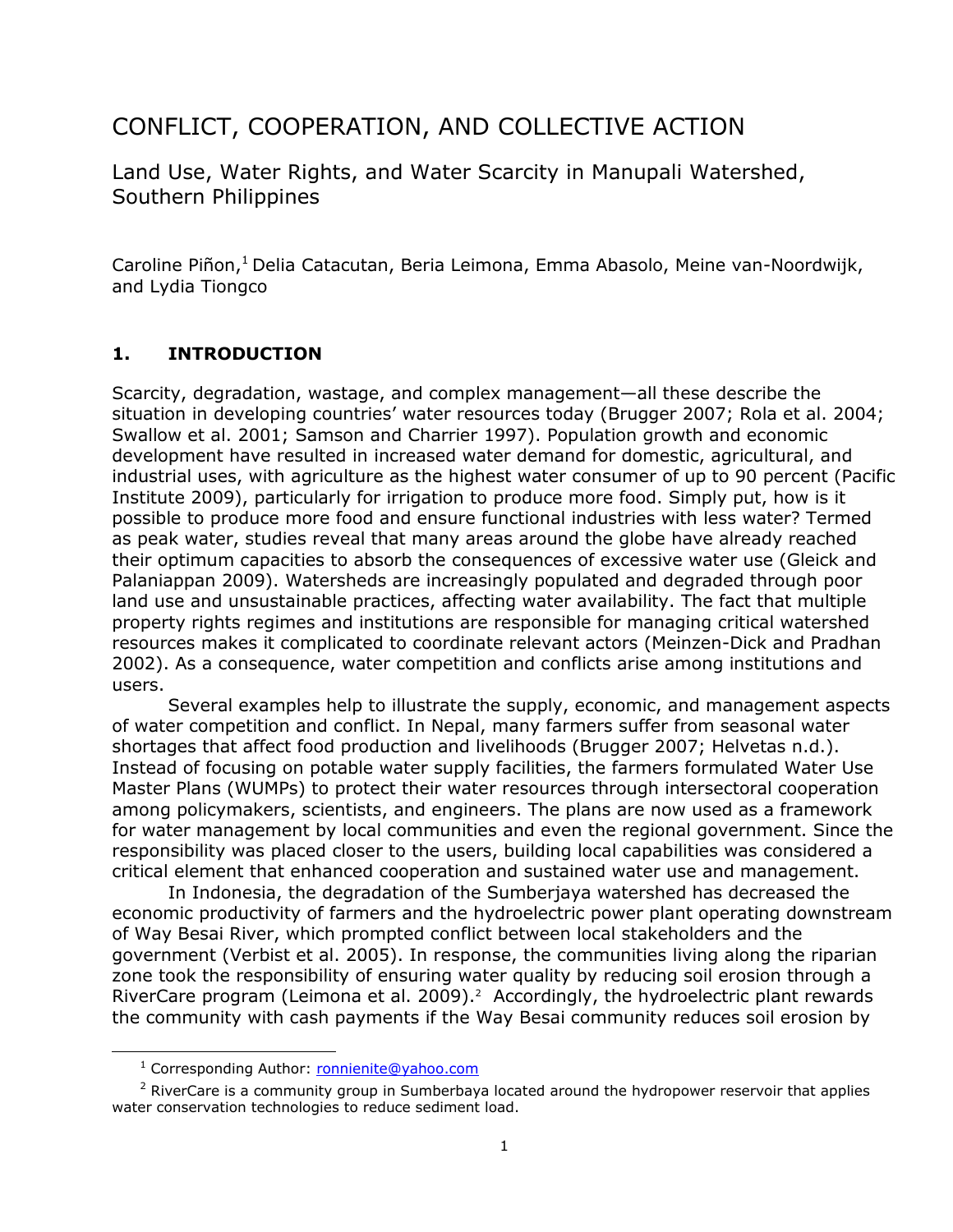30 percent or more. The incentive/payments motivated the communities to safeguard the upper watershed, and ensured that the volume and quality of water do not further decrease or degrade.

At the international level, conflicts can also arise where two or more neighboring countries assert claims on the same water resource. This situation is quite common in the Middle East, where water competition creates political tensions (Homer-Dixon 1999; Gleick 1993). One example is the Nile watershed, which is shared by ten countries. When Ethiopia, the headwater source of the Blue Nile River, planned to build a dam for irrigation to increase food production; Egypt, which claims the largest part of the Nile water, responded with political and military threats (Luhmann 2007). Sudan was also pressured by Egypt when the former considered terminating their 1959 contract about the Nile's use. Amid these conflicts, these countries united through the Nile Basin Initiative (NBI), and institutionalized an international cooperation agreement to strengthen economic and technical cooperation in water management. These examples show that even in the midst of competition and conflict over water resources, cooperation and collective action among different users is a potential response option. For this to happen, however, an enabling environment that fosters stakeholder cooperation is necessary.

In the Philippines, many cases of water competition and conflict have been reported. Misallocation of water triggered conflict between upstream and downstream farmers in San Pablo City, as the use of upstream water was shifted for municipal use, reducing the number of annual cropping cycle for rice (Ordoñez 2010). Due to the resulting crisis in irrigation water, farmers called for the government's attention to prioritize irrigation programs to enable them to produce rice to address domestic demand rather than rely on rice imports. Laguna de Bay is another example, where it's environmental and economic significance has made it a source of conflict over property rights, open access, multiple uses, and externalities in resource utilization (Nepomuceno 2004). As a management response, the government created the Laguna Lake Development Authority (LLDA) to manage conflict and ensure the integrity of Laguna de Bay. Other water disputes include arguments over compensation for changing water allocations in Angat Dam, coastal households' accusation that big industries are causing saltwater intrusion in Batangas City, and the unregulated groundwater usage in Cebu City that has caused seawater intrusion (Tabios and David 2004). The context of water competition and conflict vary at different levels, as does their intensity. However, cooperation through constructive dialogues has always been the starting point for creating solutions.

Water use and ownership rights are central to water resource management. Defined as "the capacity to call upon the collective to stand behind one's claim to a benefit stream," property rights involve a relationship between the right holder and an institution to assert that claim (Bromley 1991, quoted in Meinzen-Dick and Knox 2001). In the context of water, the rights to use include access and withdrawal, while control rights refer to management, exclusion, and alienation (Agrawal and Ostrom 2001). In the Philippines, two major national laws define water use and control rights, namely the Water Code (PD 1067) on statutory rights and the Indigenous People Rights Act (IPRA 8371) for customary rights in (Ramazzotti 2008; Kho and Agsaoay-Saño 2005). However, these same laws have often created conflict. The Code provides that "all waters belong to the state" and "cannot be subjected to acquisitive prescription," but may allow its "use or development" through the "control and regulation of the National Water Regulatory Board (NWRB)" based on the country's priorities. The customary rights upheld by the IPRA, by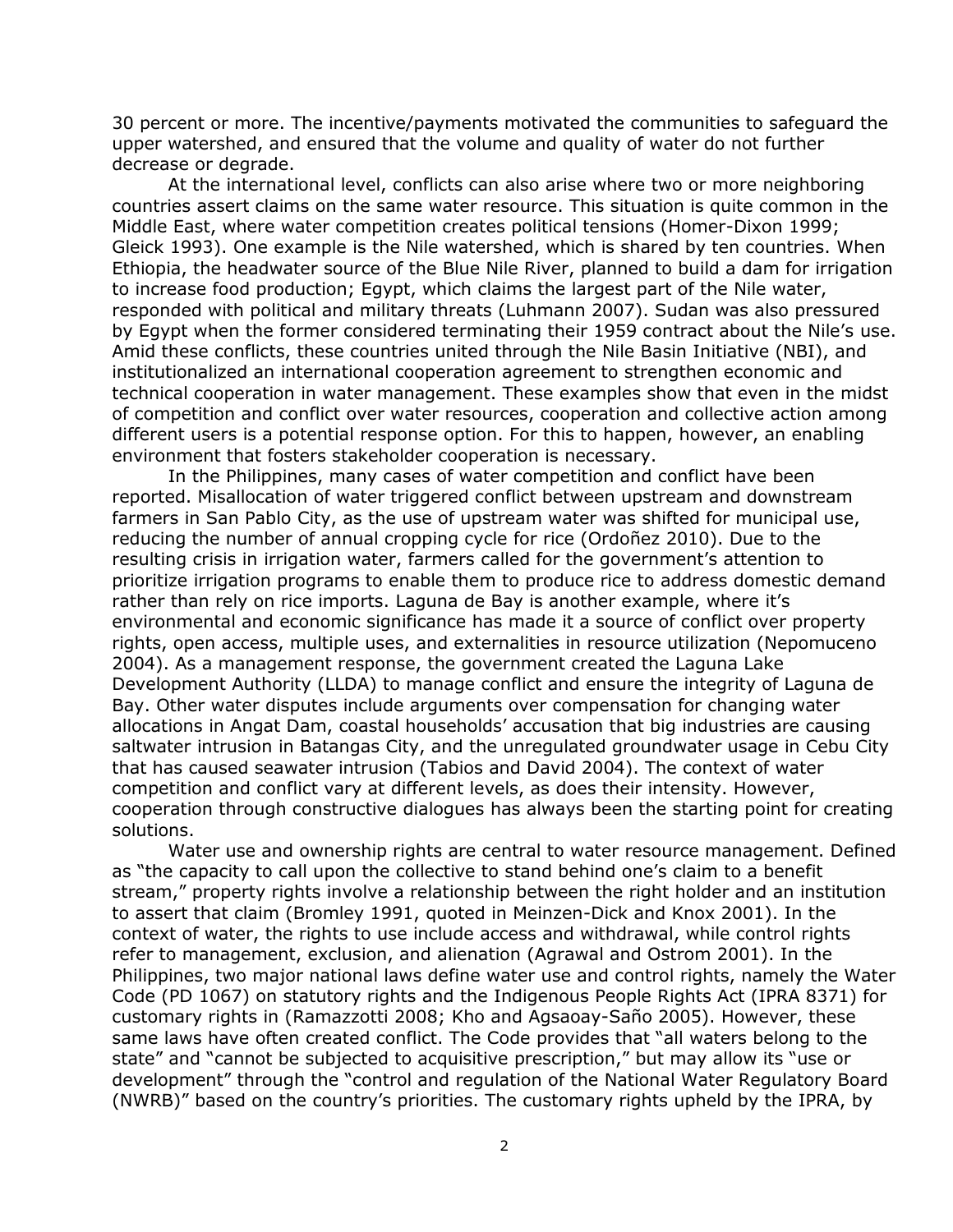contrast, are based on tradition and culture of indigenous peoples (IPs) rather than on written law. The rights to access and use water, among other resources, is based on IP's concept of land—that land is granted and entrusted by a Creator, and everyone has a responsibility to harness and cultivate it. While the Water Code grants water rights as a privilege to allocate and use water, customary rights, in contrast, do not recognize private ownership but assume collective ownership: water cannot be privately owned, sold or leased. This difference in principles and perspectives has led to conflict between the government, IPs, and other water users.

It is important to note that the absence of clearly-defined property (water) rights has been identified as a major factor in the failure of sustainable watershed development, as it discourages smallholders to adopt conservation practices such as contour farming and invest in land improvements such as planting trees (Reddy et al. 2007; Swallow et al. 2001).The proliferation of agribusiness of multi-national companies in watershed areas often poses conflict with local residents, as the former are more powerful in acquiring water rights from NWRB. Similarly, conflicts often arise between IPs and other users since large portions of watersheds are commonly claimed by IPs as ancestral domains. Water can thus be as much a rights issue as it is a resource issue.

Resolving water conflict through legal means can be long and tedious and local stakeholders often do not have the means to raise their issues to higher authorities or bring cases to court, hence they often resort to amicable settlements or voluntary agreements. Local experiences show that collective action, in the form of voluntary agreements over how to cooperate in the management of water resources, works to solve shared water problems. Collective water management emerges where the value of water is central and the water scarcity problem has a direct impact on stakeholders' livelihoods (Meinzen-Dick and Knox 2001). The irrigator associations (IAs) in the Philippines who collectively agreed to operate and manage the irrigation system by themselves provide a good example (Fujita et al. n.d.). As the IAs take responsibility over irrigation management, they develop social capital and strengthen collective action to demand government services. Collective action is higher under moderate biophysical conditions, where small-sized and less spatially dispersed communities make communication easier, decision-making more efficient, and organizational mobilization and monitoring more costeffective (Reddy et al. 2007; Sellamna n.d.). These conditions enable equitable distribution of resource benefits, which increases the incentive for cooperation (Sellamna n.d.). Stakeholders are more likely to manage water resource if benefits are easy to identify, materialize quickly, and accrue to those who incur the costs. Evidence suggests that water users' participation is critical for successful watershed management (Johnson et al. 2001). However, this requires voluntary adherence to a common set of rules and coordinated contributions amongst the stakeholders (Meinzen-Dick and Knox 2001). Governance structure and political rights to organize and manage resources locally are likewise essential to provide all water users with equal footing to share perceptions and to assert their interests (Meinzen-Dick and Knox 2001; Knox et al. 2001). Ultimately, voluntary agreements happen because of users' willingness to participate in defining their water problems, setting priorities, choosing alternate mechanisms that work for them, and learning from small collective actions towards wider application at the watershed level.

This case study describes the competition and conflict caused by water scarcity and overlapping water use and ownership rights, and the cooperative agreements adopted by different water users in the Manupali watershed, Bukidon province in southern Philippines. The key user groups are smallholder farmers and IPs for crop production, multi-national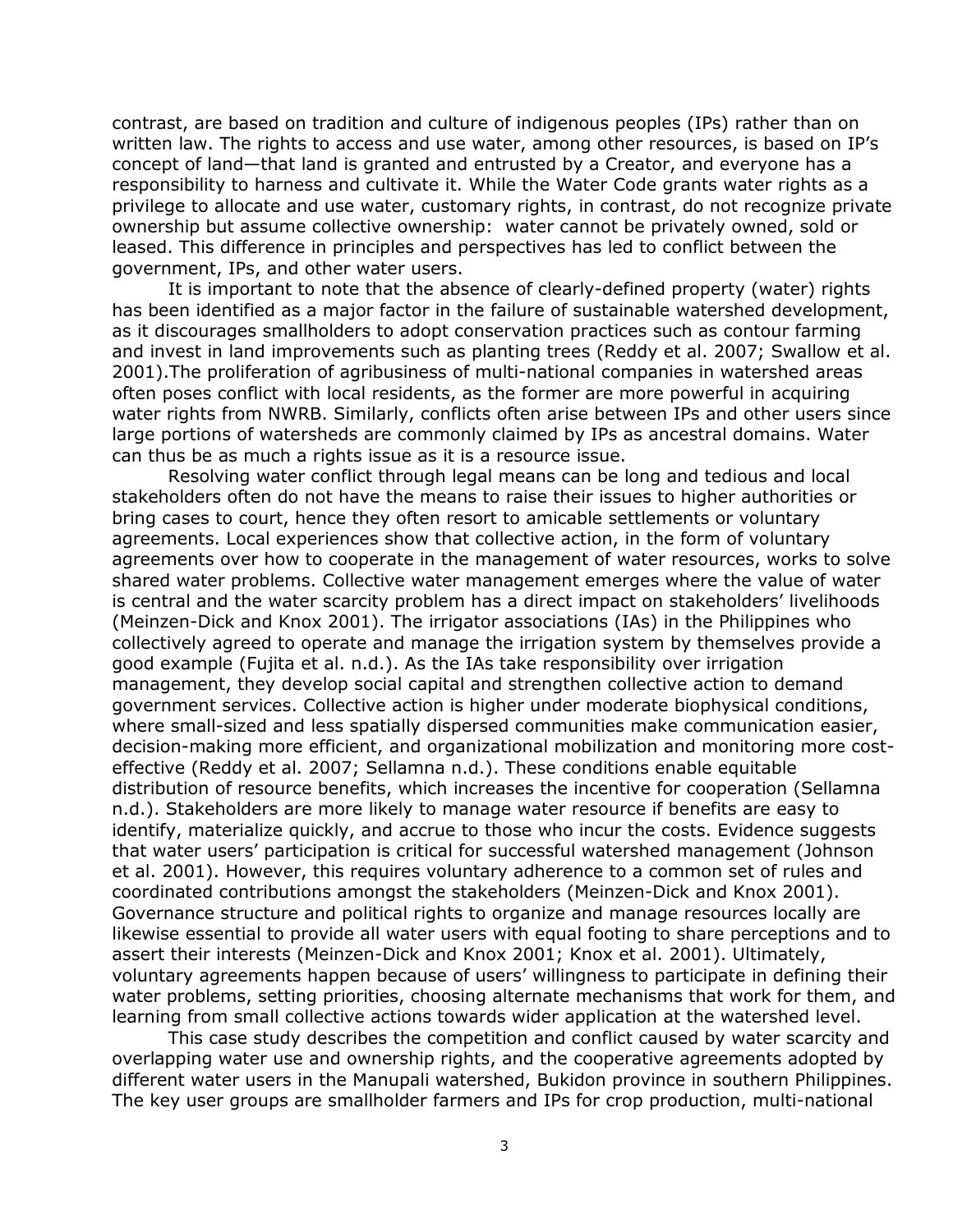companies for banana and pineapple production, the local government unit for potable water supply, the IAs through the National Irrigation Administration (NIA), and the National Power Corporation (NPC)-Pulangui IV for hydroelectric power generation. As demand for water outstrips supply, competition and conflict arise between these different users over who can use water and how much each one can use. The case of Manupali highlights the positive potential of water competition and conflict to produce cooperative agreements that lead to benefit-sharing. However, as a first step towards collective action at the watershed level, it was important to reach a shared understanding on the actual water balance and its dependence on land use patterns.

This case study uses data from the Rapid Hydrological Appraisal (RHA) conducted from July 2009 to January 2010. RHA is a hydrological assessment tool developed by the World Agroforestry Centre (ICRAF) in Bogor, Indonesia that clarifies the relations between specific land use and the watershed services that are of sufficient value to downstream stakeholders, and become the basis for reward mechanisms (Noordwijk et al. 2008). A local team was organized and trained in 2008 to implement the RHA tool. $3$  To facilitate meaningful participation of water users, the RHA integrated the local (LEK), public/policy (PEK) and scientific/modeler's ecological knowledge and perceptions (MEK) in understanding the problems related to watershed functions, as well as in finding solutions (Jeanes et al. 2006). Baseline information was collected from reports and literature. This was followed by a survey of 1,143 households for LEK acquisition, focused group discussions, current reality dialogues, problem tree analysis, stakeholder analysis, as well as 30 key informants (KI) interviews for generating PEK, to understand the nature of water competition and conflict, as well as the actions taken by different stakeholders. For MEK, the GenRiver model, a simple water balance model that simulates riverflow was used.<sup>4</sup> The initial results were feedback to policy-makers and stakeholders, which resulted in subsequent deliberations of potential management options.

#### **2. LAND USE CHANGE AND WATER BALANCE IN MANUPALI WATERSHED**

The Municipality of Lantapan is wholly contained in the Manupali watershed, Bukidnon province (Figure 1). It has a total land area of 35,465 hectares, of which 60 percent are devoted to agriculture while 40 are forest. Its elevation ranges from 320 to 2,938 meters above sea level (masl), and its climate falls under Type IV climatic conditions with evenly distributed rainfall throughout the year, but with indistinct dry and wet seasons.<sup>5</sup> The maximum annual rainfall recorded between 1987 and 2005 was 2,522.4 mm while the mean annual rainfall was 1,500 mm. About 70 percent of the area has slopes greater than 18 percent. The watershed's soils are generally well-drained with clayey surface and subsoil horizons, slightly to moderately acidic with low organic matter and high Phosphorous fixation capacity, and have low capacity to retain nutrients (West 1996). The total population recorded in 2007 was 51,406 persons with a land density 1.44 people per hectare. The ethnic groupings include 51 percent Dumagats (lowland migrants), 25

l

 $3$  The RHA team is composed of representatives from the Department of Environment and Natural Resources (DENR), the local government of Lantapan, NIA and Bukidnon Environment and Natural Resources Office (BENRO) with technical backstopping from ICRAF.

 $4$  GenRiver is a generic river model on river flow. It accounts rainfall and traces subsequent flows and storage in the landscape that can lead to either evapotranspiration, river flow or change in storage.

<sup>&</sup>lt;sup>5</sup> According to modified Corona classification, rainfall under Type IV is more or less evenly distributed throughout the year, and has no dry season.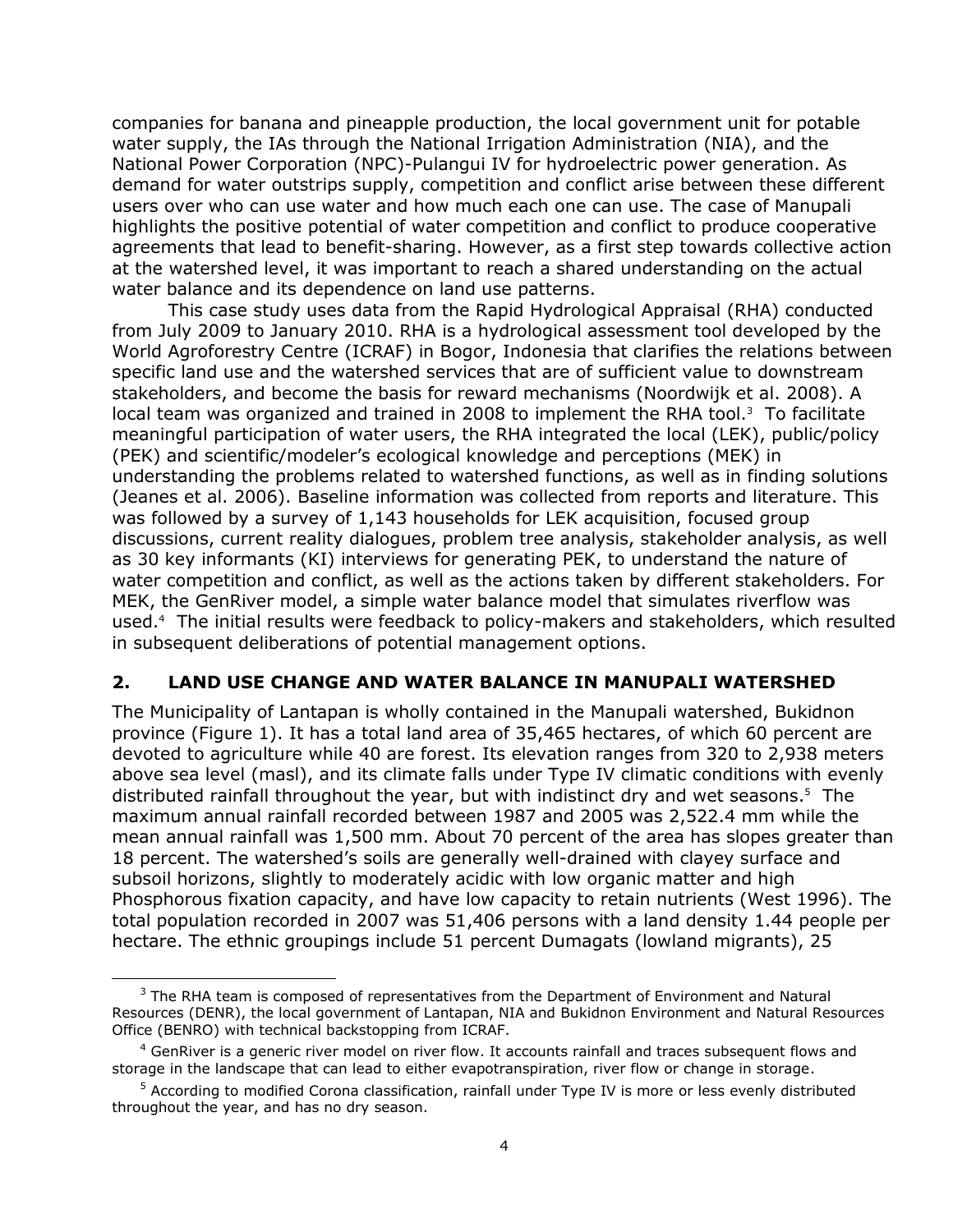percent Talaandig, 14 percent Bukidnon, and 10 percent Ifugaos from northern Philippines. Amongst these, the Talaandig is the most dominant IP tribe in Lantapan.



**Figure 1: Municipality of Lantapan within the Manupali Watershed, in Bukidnon**

Source: BENRO

Lantapan is also a river valley located between the biodiversity rich Mt. Kitanglad Range Natural Park (MKRNP) on its northern side and the Manupali River on its southern border. Several rivers, creeks, and springs drain from MKRNP across the intensively cultivated agricultural areas of Lantapan to the Manupali River. The river runs into a network of irrigation canals currently operated by the Bukidnon Irrigation Management Office (BIMO).<sup>6</sup> The whole system ultimately drains into the Pulangui reservoir that supports the biggest hydropower facility in Mindanao region operated by NPC-Pulangui IV (Coxhead and Buenavista 2001).

The Municipality of Lantapan is rich in natural resources and has favorable climatic conditions for crop production. The majority of the people have long since been dependent on small farms for their livelihood, however agribusiness started to dominate agricultural activities in 2000 (Catacutan 2007). Corporate farming and swine and poultry production

l

<sup>6</sup> Deputized agency of NIA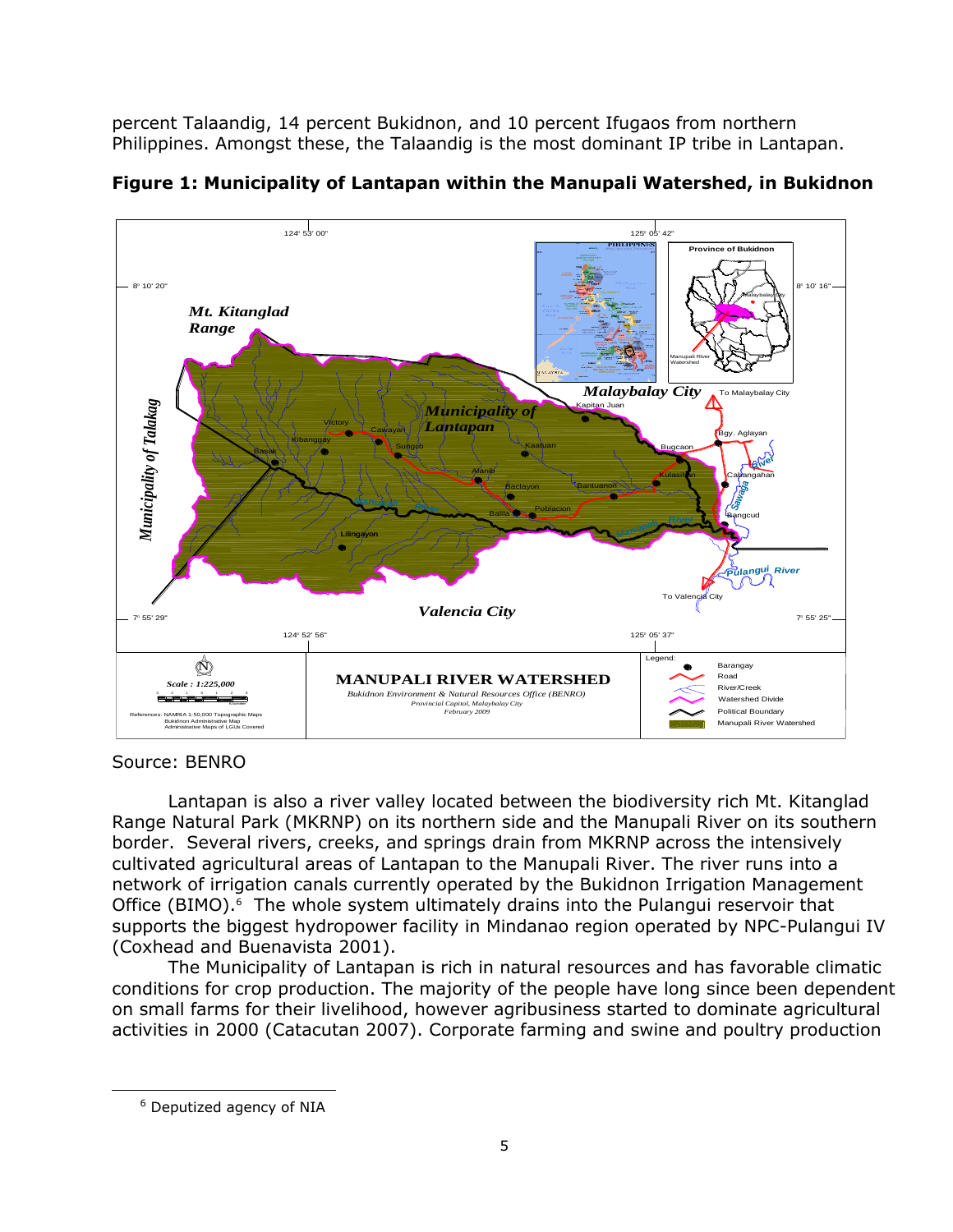stimulated economic growth, and were considered key drivers of land use change in the last ten years.

Agricultural expansion has led to land use conversions into banana, corn, vegetables, sugarcane, and other crops, which decreased the forest area by 6 percent and 3 percent between 1990-2002 and 2002-2007, respectively (Table 1). Similarly, the area dedicated to agroforestry has decreased by 2 percent between 1990 and 2002, and further dropped by 73 percent between 2002 and 2007.<sup>7</sup> Correspondingly, mixed agriculture increased by 18 and 24 percent between 1990-2002 and 2002-2007. With increasing demands for land for smallholder production and agribusiness, and lack of land use policy, it is expected that cultivation will encroach into the buffer zone of MKNRP.

In Manupali, agricultural intensification with vegetables requires application of fertilizers, pesticides, and other chemicals, and has promoted soil (Daño and Midmoore 2002). Studies report both qualitative and quantitative evidence of water quality degradation in the watershed. Deutsch et al. (2001) found that total suspended solids (TSS) were higher in areas where agricultural cultivation was more intense, while seasonal TSS coincides with months of intensive land preparation. Soil erosion also resulted in serious offsite effects including sedimentation in rivers and reservoirs, affecting the efficiency of irrigation and hydropower generation. The Manupali River Irrigation System (ManRIS) has reported sedimentation problems in the diversion dam and irrigation canals.<sup>8</sup> In seven years (1995-2002), ManRIS has incurred 17 million PhP in desilting the dam and irrigation canals, through dredging or flushing out silt materials to the Pulangui River, leaving the NPC reservoir with an estimated silt deposit of 1.5  $m^3$  per year.<sup>9</sup> As a result, the voluminous silt is limiting water inflow into the reservoir, thereby affecting water supply. Accordingly, siltation has reduced the reservoir's storage capacity by up to 30 percent. The NPC has already paid more than 200 million PhP to dredge the reservoir since the dam's construction in 1986.

Based on the LEK-PEK survey, the main concern of stakeholders was declining water quality and quantity due to sedimentation and diversion of flows (Table 2) (Tiongco et al. 2010). Stakeholders also reported observations on stream flow variability in association with changing rainfall patterns, although they seem to have different experiences with regards to these observations. A majority of upstream water users (such as farmers and banana plantations) did not report serious problems with regards to water supply, whereas water users from middle to the lower sections of Manupali identified water scarcity as a serious problem that severely affected their economic activities. They identified several factors affecting water scarcity, but singled out "diversion of flows" for commercial banana production as the main cause. Ultimately, stakeholders linked water shortage with land use change associated with banana expansion and forest conversion into agriculture.

 $\overline{\phantom{a}}$ 

 $<sup>7</sup>$  Agroforestry refers to trees on farms.</sup>

<sup>&</sup>lt;sup>8</sup> A large irrigation system currently under the management of BIMO

<sup>9</sup> 392,700.39 USD;1 USD=43.29 PhP as of 19 April 2011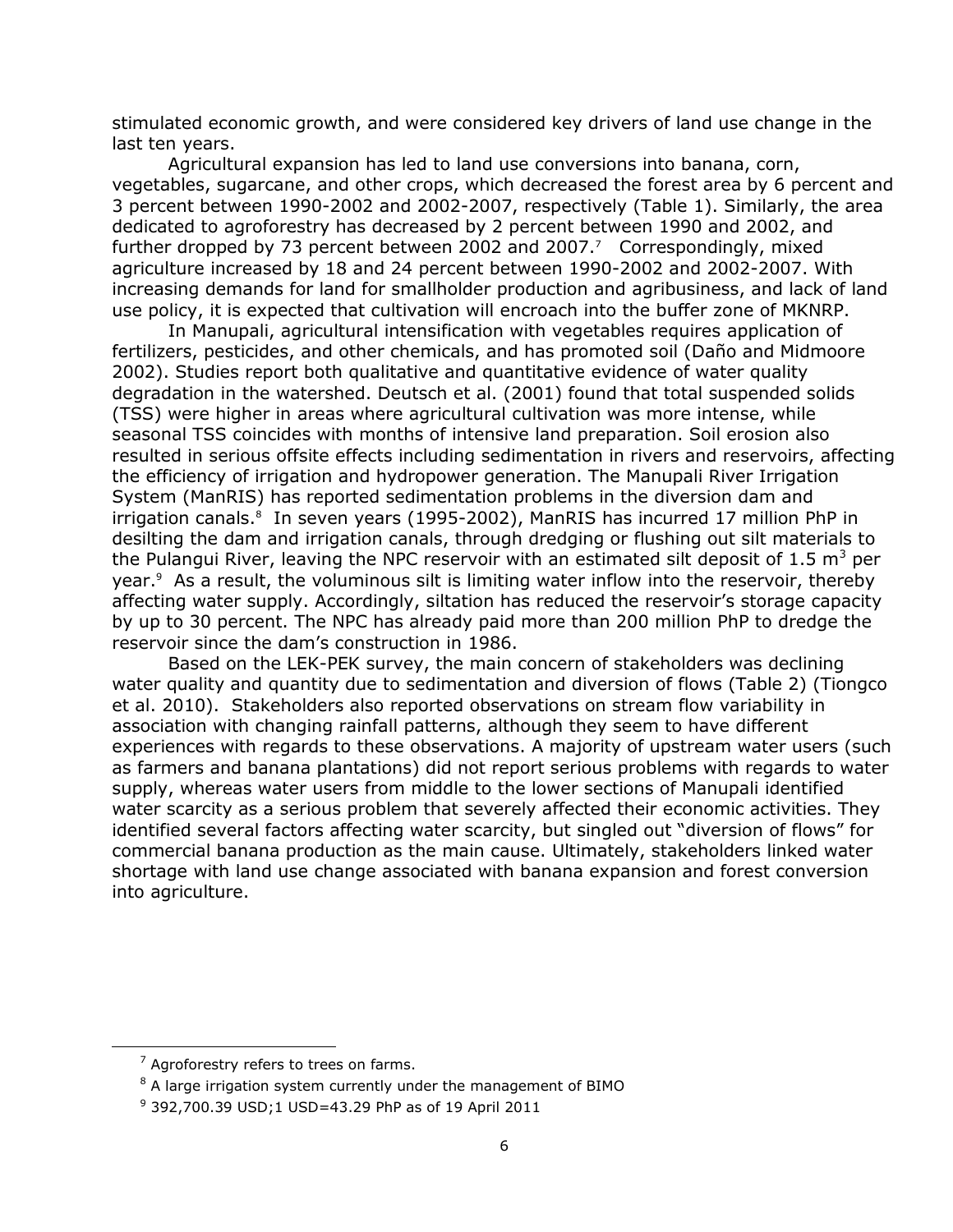|                             | Area (ha) |        |        |           | 1990-2002   |               |         | 2002-2007     |        |               |        |               |        |               |
|-----------------------------|-----------|--------|--------|-----------|-------------|---------------|---------|---------------|--------|---------------|--------|---------------|--------|---------------|
| Land use                    | Alanib    |        |        | Kulasihan |             | <b>Alanib</b> |         | Kulasihan     |        | <b>Alanib</b> |        | Kulasihan     |        |               |
|                             | 1990      | 2002   | 2007   | 1990      | 2002        | 2007          | Change  | $\frac{1}{2}$ | Change | $\frac{1}{2}$ | Change | $\frac{0}{0}$ | Change | $\frac{0}{0}$ |
| Agriculture mix             | 841.5     | 1033.5 | 1502.1 | 1493.9    | 1560.6      | 2597.7        | 0.2     | 18.6          | 0.0    | 4.3           | 0.3    | 31.2          | 0.4    | 39.9          |
| Agroforestry                | 2256.1    | 2050.0 | 1441.4 | 3840.6    | 4090.0      | 2297.5        | $-0.1$  | $-10.1$       | 0.1    | 6.1           | $-0.4$ | $-42.2$       | $-0.8$ | $-78.0$       |
| Banana                      | 25.8      | 62.6   | 20.1   | 122.1     | 387.6       | 190.9         | 0.6     | 58.8          | 0.7    | 68.5          | $-2.1$ | $-212.1$      | $-1.0$ | $-103.1$      |
| Cleared land                | 22.1      | 1.0    | 0.8    | 62.5      | 26.3        | 6.3           | $-21.4$ | $-2136.4$     | $-1.4$ | $-137.7$      | $-0.2$ | $-22.2$       | $-3.2$ | $-317.1$      |
| Cloud/Shadow/<br>Water body | 113.0     | 36.8   | 89.2   | 812.0     | $\mathbf 0$ | 402.8         | $-2.1$  | $-207.1$      |        | 0.0           | 0.6    | 58.7          | 1.0    | 100.0         |
| Corn/sugarcane              | 101.9     | 195.3  | 252    | 240.7     | 361.9       | 770.0         | 0.5     | 47.8          | 0.3    | 33.5          | 0.2    | 22.5          | 0.5    | 53.0          |
| Forest                      | 2898.5    | 2733.2 | 2664.5 | 2596.2    | 2504.3      | 2454.5        | $-0.1$  | $-6.0$        | $-0.0$ | $-3.7$        | $-0.0$ | $-2.6$        | $-0.0$ | $-2.0$        |
| Pineapple                   | 0         | 2.4    | 8.3    | 0         | 2.3         | 40.0          | 1.0     | 100.0         | 1.0    | 100.0         | 0.7    | 70.7          | 0.9    | 94.4          |
| Ricefield                   | 17.7      | 56.3   | 83.2   | 254.3     | 309.4       | 401.4         | 0.7     | 68.5          | 0.2    | 17.8          | 0.3    | 32.2          | 0.2    | 22.9          |
| Settlement                  | 12.4      | 14.9   | 20.7   | 14.5      | 96.6        | 123.9         | 0.2     | 16.4          | 0.9    | 85.0          | 0.3    | 28.3          | 0.2    | 22.1          |
| Shrub land                  | 292.1     | 395.2  | 499.1  | 260.6     | 358.5       | 412.3         | 0.3     | 26.1          | 0.3    | 27.3          | 0.2    | 20.8          | 0.1    | 13.1          |
| <b>Total</b>                | 6581.3    | 6581.3 | 6581.3 | 9697.3    | 9697.3      | 9697.3        |         |               |        |               |        |               |        |               |

## **Table 1. Comparative land cover changes of Alanib and Kulasihan sub-watersheds within Manupali watershed (1990, 2002 and 2007)**

Source: ICRAF-ASB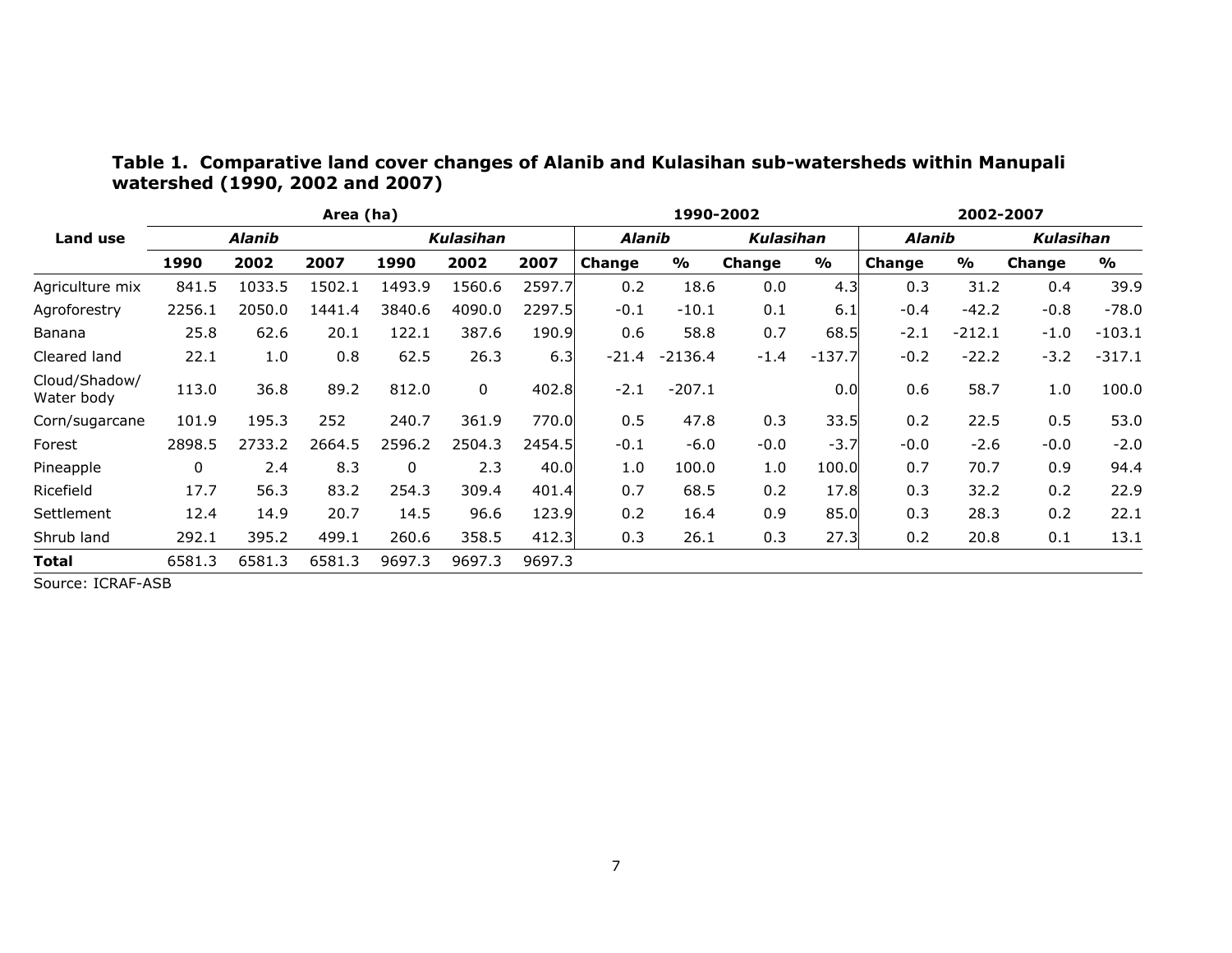| <b>Users</b>                            | <b>Issues &amp; concerns</b>                                                                                                                                        | <b>Causes</b>                                                                                                                                                                                               | <b>Needed interventions</b>                                                                                                                                                                                                                                                                                      |
|-----------------------------------------|---------------------------------------------------------------------------------------------------------------------------------------------------------------------|-------------------------------------------------------------------------------------------------------------------------------------------------------------------------------------------------------------|------------------------------------------------------------------------------------------------------------------------------------------------------------------------------------------------------------------------------------------------------------------------------------------------------------------|
| Farmers                                 | -decreasing water<br>quantity<br>-chemical<br>contamination<br>-decrease river flow<br>by about 50%<br>-Unsafe water<br>condition for<br>domestic use<br>-siltation | -disposal of chemicals<br>and pesticides<br>-unsustainable farming<br>practices<br>-intensive cultivation<br>-diversion of flows<br>-decreasing forest cover<br>- disposal of chemical<br>wastes            | -regulate tree cutting<br>-regulate expansion of banana<br>plantation<br>-adoption of sustainable farming<br>system<br>-implementation of environmental<br>protection programs and projects<br>-regulate agricultural expansion<br>in critical areas                                                             |
| Local<br>qovernment<br>unit             | -shortage of potable<br>water supply during<br>dry season<br>-poor water quality<br>-siltation at the<br>source<br>-high treatment cost                             | -population growth<br>-expansion of banana<br>plantation<br>-decreasing forest cover<br>at source<br>-intensive cultivation in<br>sloping areas<br>-improper disposal of<br>solid wastes and waste<br>water | -massive environmental<br>awareness<br>- compliance of environmental<br>protection policies<br>-awareness campaign & training<br>on SWC<br>-implementation of environmental<br>policies<br>-regulate agricultural expansion<br>in the buffer zone<br>-regulate expansion of banana<br>plantation<br>-crop zoning |
| Multi-national<br>banana<br>corporation | -shortage of water<br>during dry season                                                                                                                             | -increasing water<br>demand by water users                                                                                                                                                                  | - tree planting<br>-water recycling<br>- adoption of SWC                                                                                                                                                                                                                                                         |
| NIA-IAS                                 | -water shortage<br>during dry season<br>-siltation in canals<br>-high maintenance<br>cost of canals<br>-poor rice production                                        | -diversion of flows for<br>banana plantations and<br>vegetable farms<br>-increasing demand for<br>domestic use<br>-unsustainable farming<br>practices                                                       | -reforestation projects<br>-adoption of SWC<br>-incentives to upland<br>communities<br>-regulate expansion of banana<br>plantation                                                                                                                                                                               |
| <b>NPC</b>                              | -decreasing river<br>flow<br>-high dredging cost                                                                                                                    | -decreasing tree cover<br>in the uplands<br>-soil erosion<br>-intensive cultivation                                                                                                                         | -reforestation<br>-Information, education and<br>communication (IEC) activities<br>-watershed rehabilitation                                                                                                                                                                                                     |

**Table 2. Knowledge, perceptions and recommendations of key water-users groups on the hydrological situation of Manupali (2009)**

Source: LEK-PEK survey and FGDs.

A common understanding on watershed functions is important to make interventions acceptable to local stakeholders. Small changes in water use may have huge impacts on water balance. Alibuyog et al. (2008) used the ArcSWAT model to examine the relations between land use and sedimentation. Results of the model corroborated the observations of local stakeholders (in the LEK survey) showing that converting 50 percent of forest and grasslands of a sub-watershed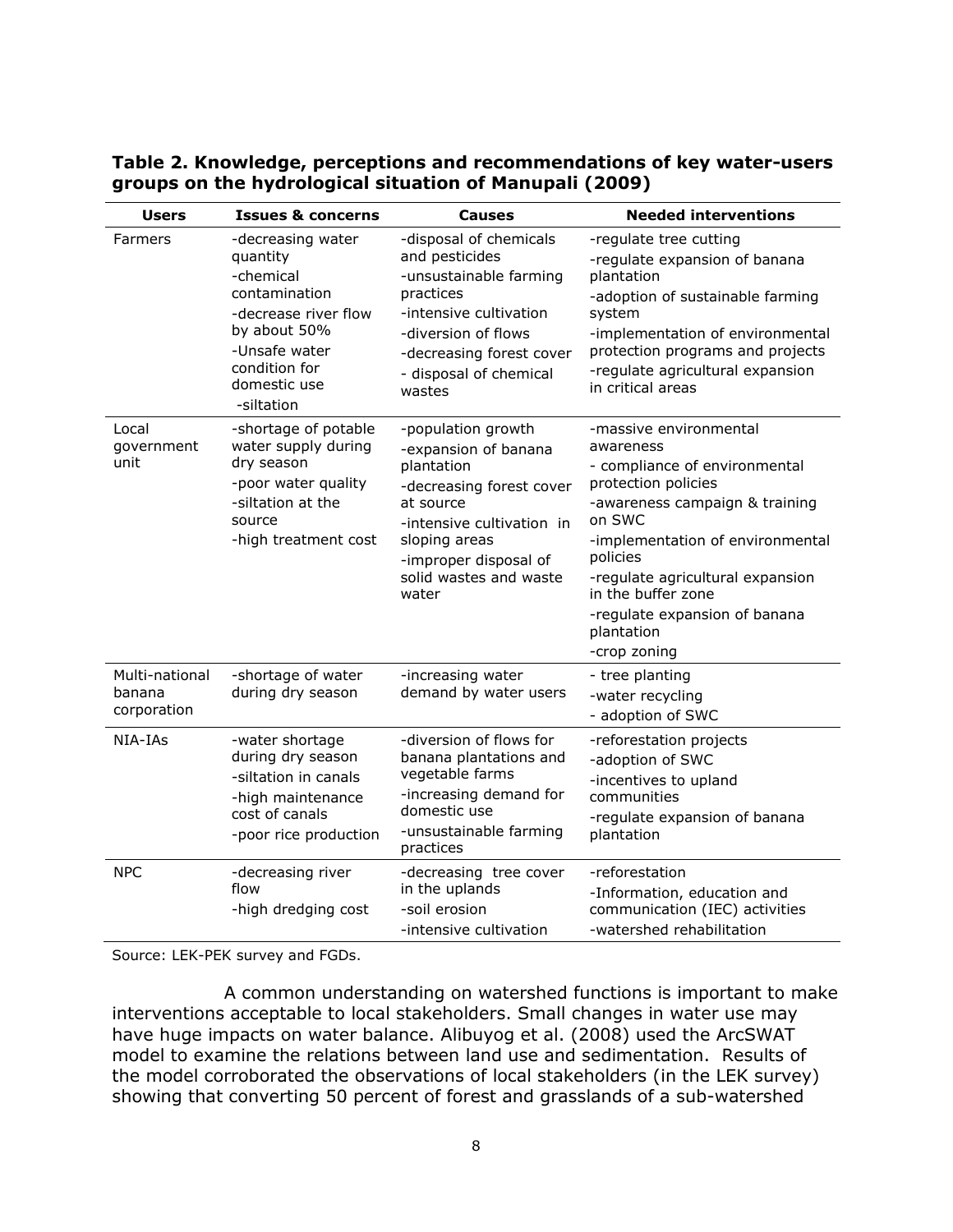into crop production will result in about a 3 to 14 percent increase in run-off, a 200 to 273 percent increase in sediment yield, and a 2.8 to 3.3 percent decrease in stream flow, with the higher value indicating a condition without soil and water conservation (SWC) measures. Much of the rainfall is lost as surface runoff, which results in significant soil erosion, sedimentation in dams and reservoirs, and downstream flooding. A recent Geohazard Assessment Report added that Lantapan is susceptible to flooding, erosion, and mass movements (Uncad 2009). These findings help to explain why landslides and flooding have been frequent in recent years, damaging millions of properties and agricultural crops in the Manupali area.

As mentioned above, MEK was obtained through the GenRiver model, to calculate the water balance of the watershed with respect to current land uses. The model shows that Alanib and Kulasihan, two of Manupali's four major subwatersheds are in critical condition with seasonal discharges and low buffering capacity (Table 3). In terms of supply and demand, it was noted that the total volume granted to banana plantation companies and a few individuals in Alanib, Maagnao and Kulasihan sub-watersheds were 10,146  $m^3d^{-1}$ , 13,153  $m^3d^{-1}$  and 29,217  $m^3d^{-1}$  respectively, whereas the total water yield for each river were 26,784  $m^3d^1$ , 128,736  $m^3d^1$  and 37,152  $m^3d^1$  based on GenRiver simulation (Figure 2). Hence, the net volumes that can be available to other water users of the three rivers are 16,525; 115,383 and 7,848  $m^3d^{-1}$ . However, ManRIS's water rights alone, of the Manupali River and all its tributaries, are 492,480  $m^3d^{-1}$ . This means that ManRIS cannot possibly get the volume to which its water rights entitle it.

|                |                                       |               | Alanib sub-watershed |                           |                      | Kulasihan sub-watershed |                    |                      |                      |
|----------------|---------------------------------------|---------------|----------------------|---------------------------|----------------------|-------------------------|--------------------|----------------------|----------------------|
| N<br>о.        | <b>Dynamics of</b><br>water           | <b>Observ</b> | <b>Simulated</b>     |                           |                      | <b>Observ</b>           | <b>Simulated</b>   |                      |                      |
|                |                                       | ed            | Current              | Scenari<br>0 <sub>2</sub> | <b>Scenario</b><br>з | ed                      | <b>Current</b>     | <b>Scenario</b><br>2 | <b>Scenario</b><br>з |
| $\mathbf{1}$   | Precipitation<br>(mm)                 | 2272.36       | 2272.36              | 2272.36                   | 2272.36              | 2300.67                 | 2300.67            | 2300.67              | 2300.67              |
| $\overline{2}$ | Evapotranspir<br>ation (mm)           |               | 760.42<br>(33.54)    | 1064.58<br>(46.85)        | 1703.33<br>(74.96)   |                         | 1058.50<br>(46.01) | 438<br>(19.04)       | 620.5<br>(26.97)     |
| 3              | Other Losses                          |               | 667.58<br>(29.37)    | 382.12<br>(16.82)         | 71.9<br>(3.16)       |                         | 261.82<br>(11.38)  | 599.73<br>(26.07)    | 1180.08<br>(51.29)   |
| 4              | Riverflow                             |               | 844.98<br>(37.18)    | 825.66<br>(36.34)         | 497.13<br>(21.88)    |                         | 980.35<br>(42.62)  | 1262.94<br>(54.89)   | 500.09<br>(21.73)    |
|                | -Runoff (mm)                          | 496.12        | 516.49<br>(22.72)    | 497.17<br>(21.88)         | 497.13<br>(21.88)    | 535.2                   | 536.90<br>(23)     | 546.60<br>(23.78)    | 488.44<br>(21.23)    |
|                | -Soil Quick<br>Flow (mm)              |               | $\geq 0.00$          | 0                         | 0                    |                         | 31.00<br>(1.35)    | 182.5<br>(7.93)      | 8<br>(0.35)          |
|                | -Surface<br><b>Quick Flow</b><br>(mm) |               |                      |                           |                      |                         | 412.45<br>(17.92)  | 412.45<br>(17.92)    | 3.65<br>(0.16)       |
|                | -Baseflow<br>(mm)                     |               | 328.49<br>(14.45)    | 328.49<br>(14.45)         | 0                    |                         | $\Omega$           | 121.39<br>(5.47)     | 3.65<br>(0.16)       |

**Table 3. Water balance of current, increase agriculture cover scenario (2), and increase shrub lands through fallow scenario (3) in Alanib and Kulasihan sub-watersheds during 12-year simulation (1994-2005). Percentage of precipitation indicated in parentheses**

Source: Tiongco et al. 2010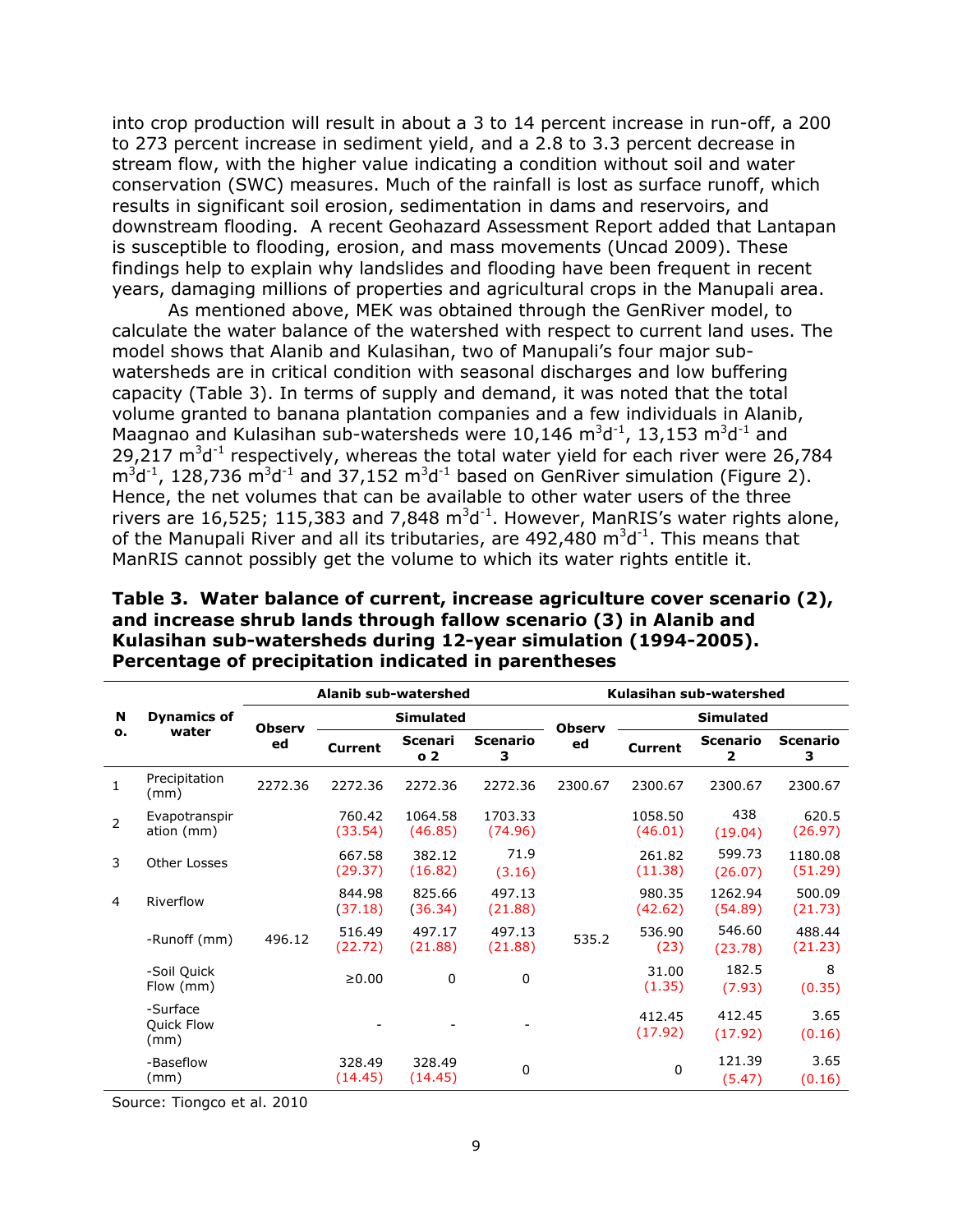It is also important to understand the relations between banana expansion and water availability. Clearly, there is overall dependence on river water by plantations given the standard irrigation requirement of no less than 45  $m<sup>3</sup>$ ha<sup>-1</sup>d<sup>-1</sup> to produce high quality export bananas. Although rainwater is harvested and utilized by banana plantations, it was important to accumulate and store water in a reservoir by diverting river flows, to supply year-round irrigation. In 2007, the total banana plantation area in Kulasihan was 578.52 hectares with irrigation requirement of as much as  $9,502,190.90$  m<sup>3</sup>. But the average annual yield of Kulasihan is only 11,599,019 m<sup>3</sup>yr<sup>-1</sup>, indicating that the banana plantations' share of the Kulasihan water was about 80 percent. The remaining 20 percent is presumably shared by other users such as ManRIS, farmers, poultry operators, and households. Increasing the current size of banana plantations will therefore leave other users with very little water. Ultimately, this calls for serious land use planning and enforcement of land use policy.

#### **Figure 2. Simulated net water yield during a 12-year simulation period (1994-2005) versus volume of water rights granted in 2007 in three subwatersheds. Note that ManRIS has prior water rights of Manupali which is more than the combined volume granted**



Source: Tiongco et al. 2010

Using a different approach, Lacandula (2007) compared the stream flows of a land use with and without banana, and found that the monthly average stream flow between the two is significant—"with banana land use" has 0.071 m3s-1 stream flow while "without banana land use" has  $0.377$  $\mathrm{m}^{3}$ s<sup>-1</sup>. The study also looked at the effects of diverting flows for plantation operations and found that diversion significantly reduced downstream flows. Furthermore, it was estimated that on average, 26,590  $m^3d^{-1}$  is diverted from Maagnao River to the banana plantation, which is 100 percent more than the total granted volume of all permittees in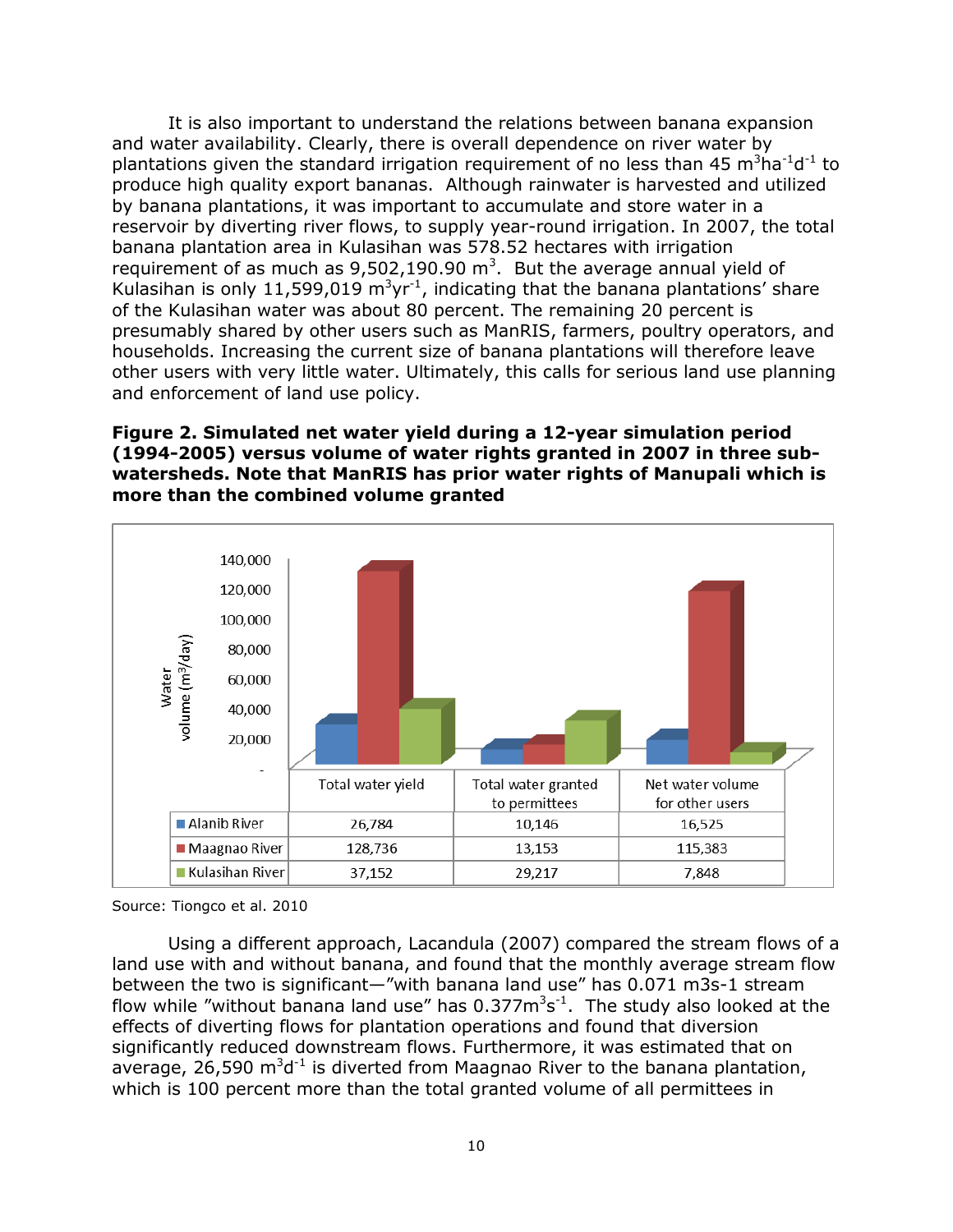Maagnao. Expectedly, without diligent monitoring, it was convenient for plantation companies to divert more water than what is permitted by NWRB.

## <span id="page-15-0"></span>**3. WATER COMPETITION AND CONFLICT**

Table 4 presents the competing water demands of different user groups. As mentioned above, ManRIS and banana companies together require the highest volume of water, so their expansion will lead to a net deficit in water supply for all other users, potentially raising the likelihood of conflict. Such conflicts emerged in the early 2000s but received attention only recently, as a result of a survey by Catacutan and Piñon (2009). As discussed earlier, water use competition not only leads to scarcity, depletion, and degradation of underground and surface water, but also aggravates conflict between upstream and downstream residents due to overlapping water rights and poor benefit-sharing.

| Agro-ecological<br>zone | <b>Land use</b>                                                                | <b>Users</b>                                               | <b>Demand for</b>                                                      |
|-------------------------|--------------------------------------------------------------------------------|------------------------------------------------------------|------------------------------------------------------------------------|
| Protection forest       | Protected area                                                                 | DENR-IPAS/PAMB                                             | Maintaining the overall integrity<br>of MKRNP                          |
|                         | Agroforestry                                                                   | IP farmers &<br>households                                 | Planting trees &food and cash<br>crops                                 |
|                         | Water source                                                                   | Local water system &<br>multi-national banana<br>companies | Municipal water system &<br>irrigating banana plantations              |
| Production forest       | Buffer zone                                                                    | DENR-IPAS/PAMB                                             | Maintaining the overall integrity<br>of MKRNP                          |
|                         | Agroforestry,<br>abaca, tree farms,<br>vegetable farms &<br>grasslands         | IP & Dumagat farmers<br>& households                       | Planting trees & agricultural<br>crops for household use, income       |
| A&D (Upstream)          | Agroforestry,<br>abaca, tree farms,<br>banana, vegetable<br>farms & grasslands | IP & Dumagat farmers<br>& households                       | Planting trees & agricultural<br>crops for household use &<br>income   |
|                         | Banana plantations                                                             | Multi-national banana<br>companies                         | Producing banana for export                                            |
|                         | Poultry & swine                                                                | Agri-business<br>companies                                 | Growing poultry, etc.                                                  |
|                         | Water system                                                                   | Local water system                                         | Maintaining the economic<br>viability of the municipal water<br>system |
|                         | Fishing & recreation                                                           | Households                                                 | Fishing, recreation                                                    |

| Table 4. Water demand by users in Manupali watershed (2009) |  |  |  |  |  |
|-------------------------------------------------------------|--|--|--|--|--|
|-------------------------------------------------------------|--|--|--|--|--|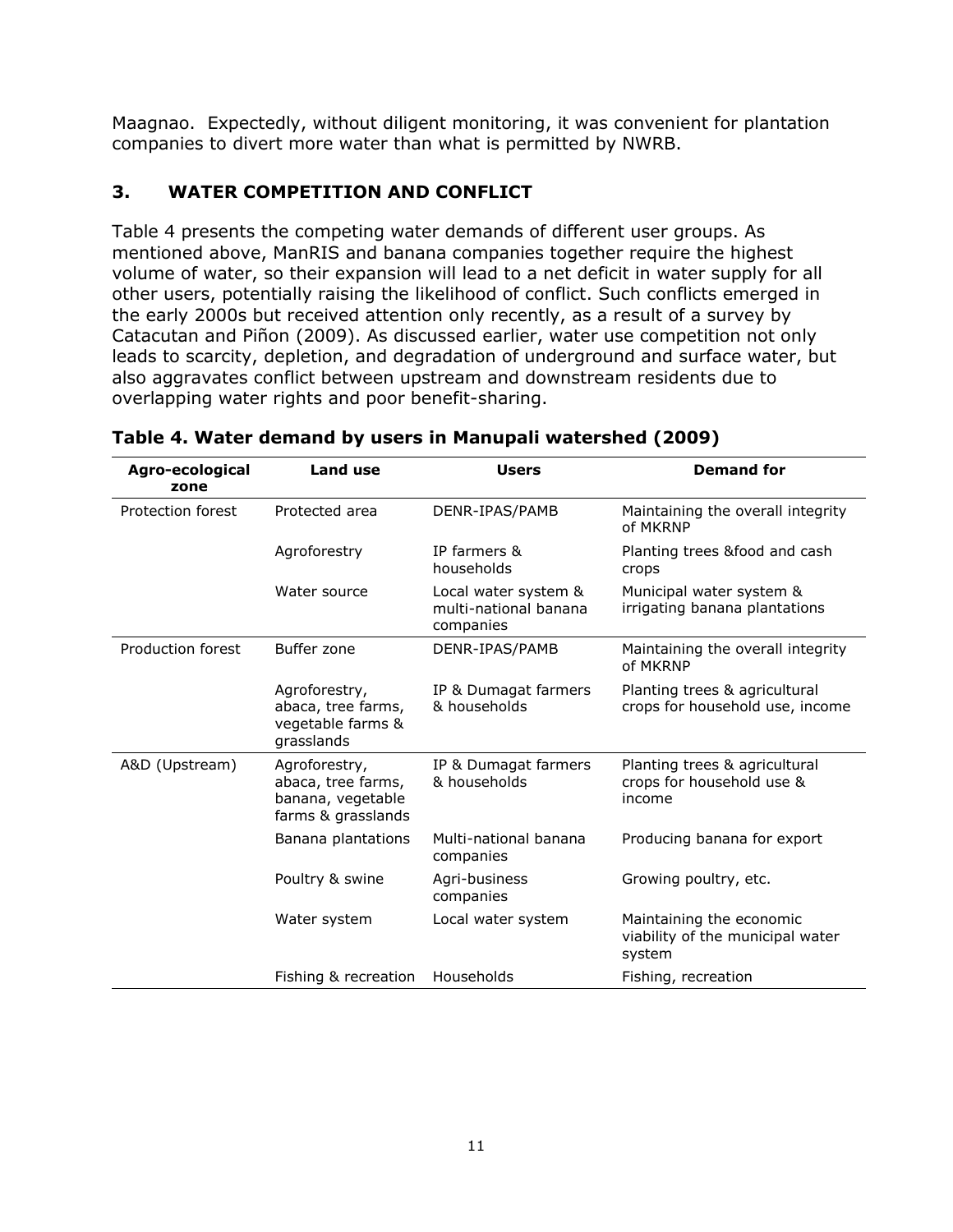| Agro-ecological<br>zone | <b>Land use</b>                                          | <b>Users</b>                                   | <b>Demand for</b>                                                      |
|-------------------------|----------------------------------------------------------|------------------------------------------------|------------------------------------------------------------------------|
| A&D (Mid-stream)        | Agroforestry, tree<br>farms, banana,<br>corn & sugarcane | IP & Dumagat farmers<br>& households           | Producing trees & agricultural<br>crops for household use &<br>income  |
|                         | Banana plantations                                       | Multi-national banana<br>companies             | Producing banana for export                                            |
|                         | Poultry & swine                                          | Agri-business<br>companies                     | Growing poultry                                                        |
|                         | Water system                                             | Local water system                             | Maintaining the economic<br>viability of the municipal water<br>system |
|                         | Fishing & recreation                                     | Households                                     | fishing and recreation                                                 |
| A&D (Downstream)        | Agroforestry, tree<br>farms, banana,<br>corn & sugarcane | Dumagat farmers                                | Planting trees & agricultural<br>crops for household use &<br>income   |
|                         | Banana & pineapple<br>plantations                        | Multi-national banana &<br>pineapple companies | Producing banana & pineapple<br>for export                             |
|                         | Poultry & swine                                          | Agri-business<br>companies                     | Growing poultry                                                        |
|                         | Water system                                             | Local water system                             | Maintaining the economic<br>viability of the municipal water<br>system |
|                         | Irrigated rice                                           | NIA-ManRIS/ Irrigators'<br>association         | Rice irrigation                                                        |
|                         | Fishing & recreation                                     | Households                                     | Fishing and recreation                                                 |
| A&D (beyond             | Pulangui reservoir                                       | NPC-Pulangui IV                                | Power generation                                                       |
| Lantapan)               | Fishing                                                  | Households                                     | Food                                                                   |

Source: LEK-PEK and FGDs

In upper Manupali, water scarcity has been the source of conflict in drier periods where farmers compete for access. Village leaders reported disputes among farmers who accuse each other of either stealing or cutting irrigation pipes or destroying small impounding reservoirs.

Multi-national banana plantations are located in the middle to the mid-lower section of Manupali. The first multi-nationals operating in Lantapan were Mt. Kitanglad Agri-Ventures, Inc. (MKAVI) and DOLE-Skyland Philippines. Conflict began when DOLE's application for water rights in Maagnao River was rejected by NWRB because MKAVI had already obtained water rights in 1999, including Alanib and Kulasihan Rivers. But the issue became more complicated when ManRIS presented their water rights of Manupali River and all its tributaries granted in 1979. Unsurprisingly, "water rights" became a major dispute between banana companies and ManRIS. In the Water Code, a "priority date system" applies, where the rights belong to the user in the order in which they apply—hence ManRIS would have been the senior water rights holder in Manupali. The Code also stipulates that in times of water shortage, those with senior rights can use the full volume allocated to them, while those with junior rights must do with less or nothing. The reality was the opposite: ManRIS contended with whatever water was left over from banana plantations. In 2000, the Local Government attempted to settle the dispute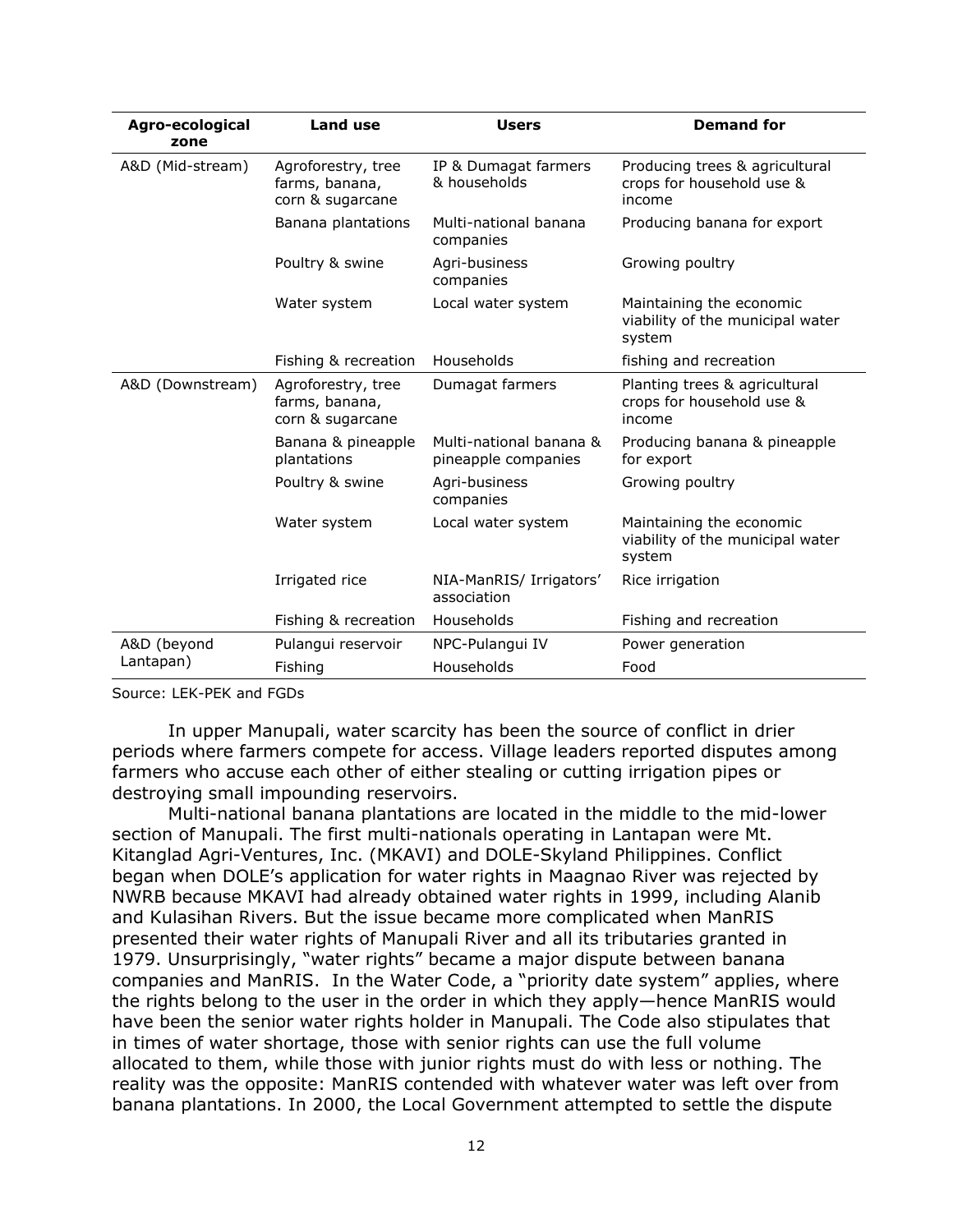between ManRIS and MKAVI, but more issues surfaced including red tape, illegal processing of water rights apparently tolerated by the NWRB, and surreptitious diversion of water. It was also disclosed that the technical design of diversion canals was not presented to the affected communities; commotion thus started when the flow was cut by the diversion canal. Local people raised the issue of "water grabbing" against the plantation company, and was mediated by village officials.

Conflicts were also reported in private lands with open-access water. In one village, a piece of land with spring water was sold to a poultry operator who secured the property to build a small reservoir for his poultry business. As a result, the community was denied access to the spring. On the basis of Article 3 of the Water Code stating that "all waters belong to the State," the local community fought for their access rights to the spring. A compromise solution was reached whereby farmers were allowed access to the spring to collect the "excess water" not used by the poultry business. However, there was almost no "excess water" in drier months, so people had to walk for three kilometers to fetch water.

Competition between and among water users in the upper and middle sections of Manupali is growing, but it is the conflict between downstream institutional users that get most attention. With seasonal flows, sustaining the irrigation system with a service area of 4,395 hectares has become more challenging for ManRIS, with farmer-irrigators suffering from crop losses when water supply drops. Apparently, rotational irrigation did not help much to manage scarcity of irrigation water. Some farmers were even reported to be in possession of firearms to protect their families in times of chaos over irrigation water. One banana company operating within the ManRIS area complained of water shortage due to poor maintenance of the canals and the dam. ManRIS officials admitted their inadequacy in their maintenance work due to internal financial problems. The previous ManRIS team expressed more concern with protecting the upper watershed while current BIMO officials seem to relegate the responsibility to the Department of Environment and Natural Resources (DENR), arguing that BIMO is itself a consumer rather than a watershed manager. With regards to processing water rights and associated complains, BIMO officials stressed that their role is limited to receiving applications at the local level, while NWRB grants approval. Nonetheless, as a deputized agency of the government, BIMO was blamed for failure to raise issues arising from misallocation of water rights to NWRB. Ultimately, it was suggested that NWRB assess the condition of the watershed before granting water rights.

The fact that several management regimes and property rights exist in MKRNP is another issue. For watershed management, at least three management frameworks overlapped, but with lack of effective coordination, management often fell through the cracks (Catacutan et al. 2001). First, watersheds, protected areas, and national parks are managed by the DENR. At the local level, MKNRP is managed by the Protected Area Management Board (PAMB), which is a multisectoral group supported by DENR. Second, the Local Government is mandated by the Local Government Code (RA 7160) to manage natural resources within their administrative jurisdiction. Third, the IPRA Law supersedes when it comes to ancestral domains. Without proper coordination, these overlapping management regimes have in fact complicated the situation.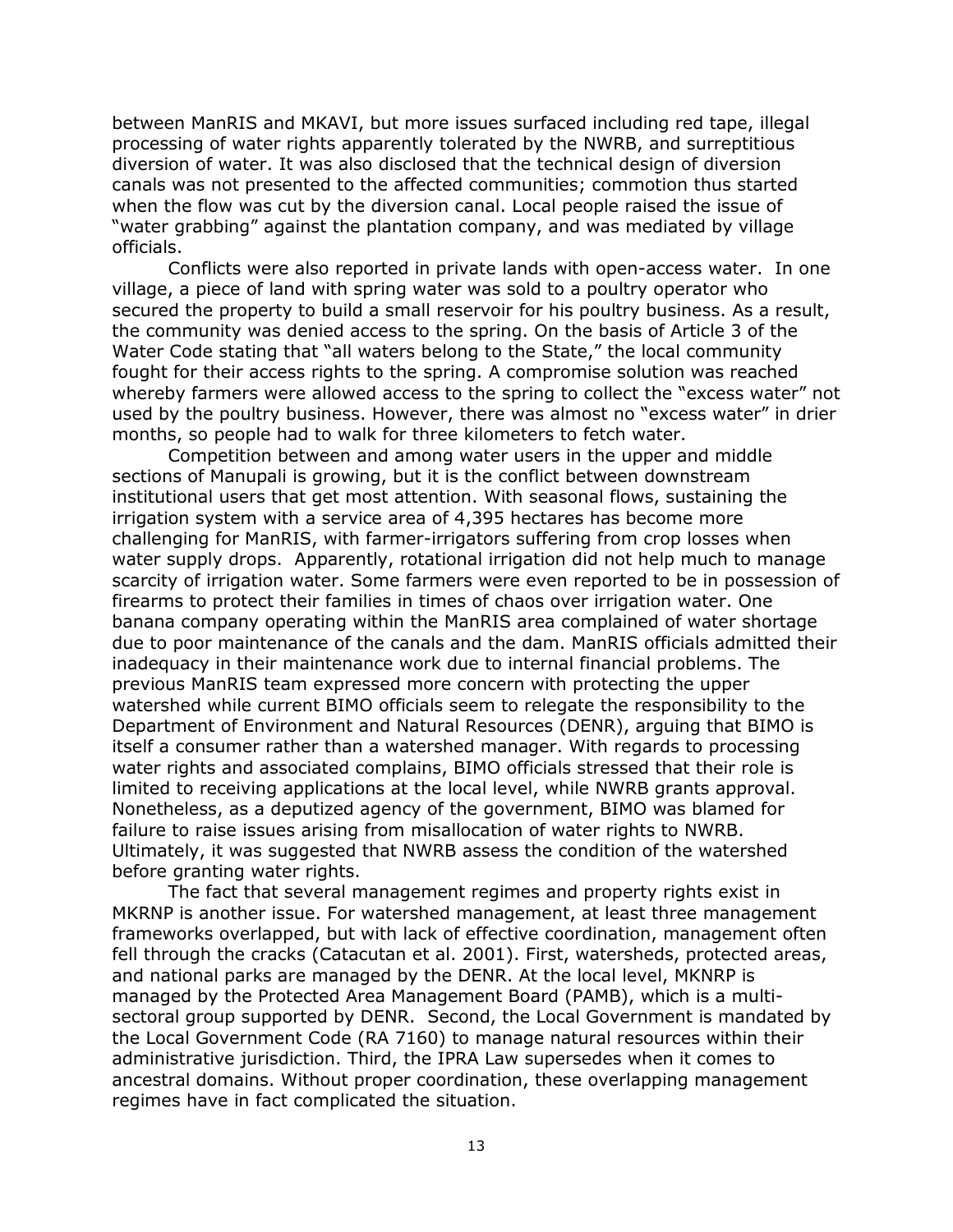The Manupali watershed exhibits a classic case of tension between statutory and customary rights. For example, the Talaandigs invoked the primacy of their customary water rights over statutory rights by penalizing (termed as sala) major users, such as the Lantapan government, banana companies, and the DENR for failure to obtain pre-and-prior informed consent (PPIC) on all water-related activities implemented in the locality. At one point, some Talaandig members disconnected the calibrated meters of the Municipal waterworks, and refused to settle their water bills, for the reason that the source is their ancestral property and they should thus be exempted from paying the tariff. The Local Government seemed reluctant to resolve this issue through use of statutory rights since the IPRA states that customary laws and practices should be used to resolve disputes involving IPs. All measures embodied in the customary law must first be exhausted before resorting to regular courts, and any ambiguity in the application and interpretation of laws shall be resolved in favor of the IPs (Ramazzotti 2008; Kho and Agsaoay-Saño 2005).

## <span id="page-18-0"></span>**4. COOPERATION AND COLLECTIVE ACTION**

Water competition could trigger violent confrontations, but fortunately stakeholders in Manupali have opted to use different ways and means to secure their respective rights, and have avoided hostilities by voluntarily agreeing to cooperate on applicable water rights sharing schemes (Figure 3). The various cooperative schemes are summarized briefly below.

- ManRIS and MKAVI. The management of MKAVI has recognized that ManRIS has prior water rights over the Manupali River and its tributaries. They also recognize the impact of their diversion canal on the availability of irrigation water to rice producers. To avoid conflict, MKAVI agreed to pay an irrigation service fee (ISF) to ManRIS, a form of settlement to compensate for the water that could have been used for rice production. The company is currently paying an ISF equivalent of a total of 150 hectares of irrigated rice.
- Dole and Hilltop Multi-Purpose Cooperative (MPC). The company's application for water rights was denied due to overlapping rights held by MKAVI and Hilltop MPC in Maagnao River. Hilltop MPC is a farmer cooperative that obtained water rights for Maagnao River in 2000. Through negotiations mediated by village officials, MPC members entered into an agreement with DOLE to share their water rights, on the condition that the company extends livelihood assistance and employment to Hilltop farmers.
- HIVAC and the IPs. Mediated by the PAMB, the Celebrate Life Banana Company successfully negotiated with the Talaandig community within a Community-Based Forest Management (CBFM) area for the water rights of Kibuda spring. The legal basis of the negotiation was the NIPAS and IPRA Laws. In return, the company has to fund a community conservation project covering 5,000 hectares, as well as support livelihood projects.
- ManRIS and AMSFC. Since ManRIS is unable to maintain the road system within their service area, they accepted the company's offer to maintain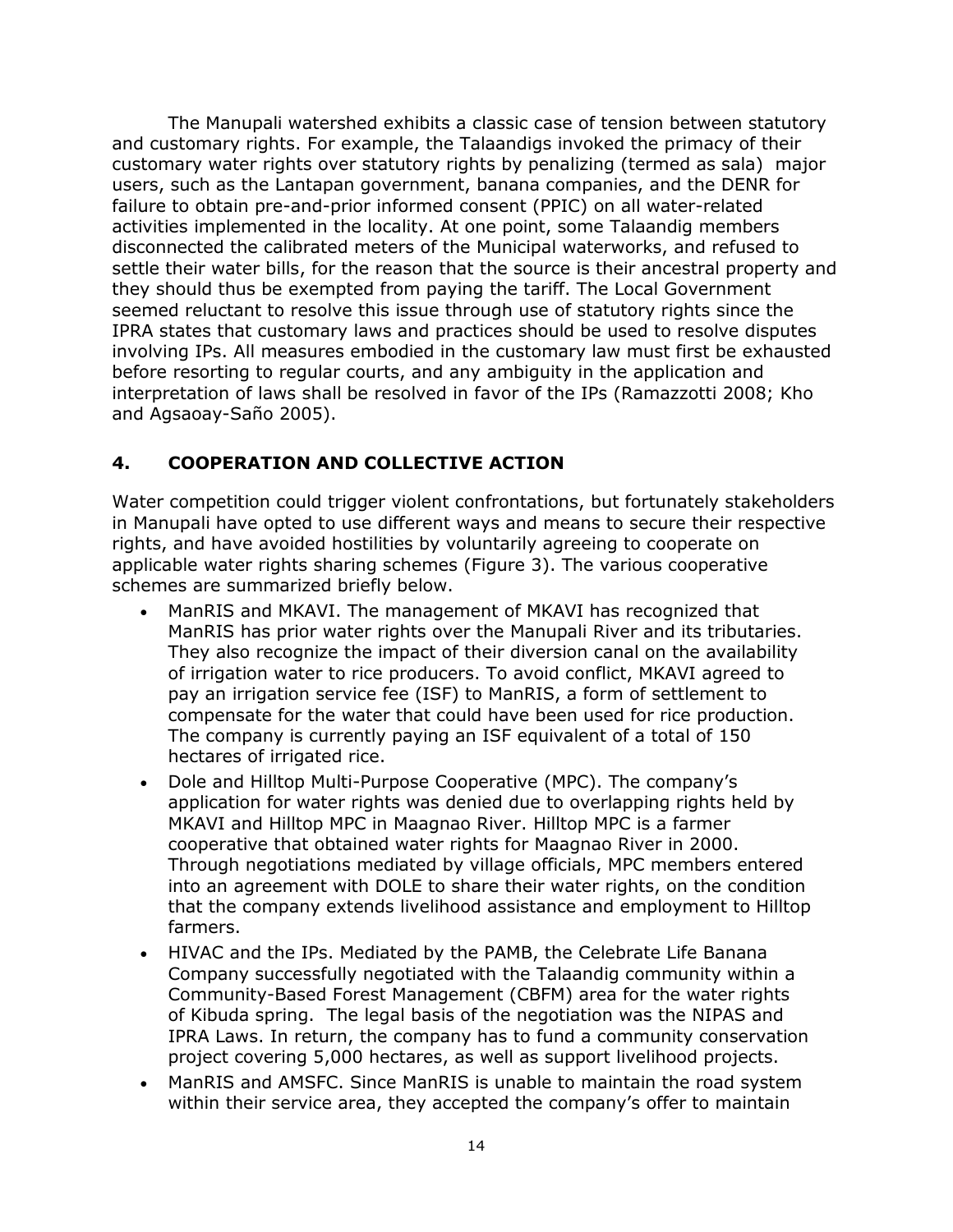the road system and an ISF equivalent to 375 kg of rice ha<sup>-1</sup>yr<sup>-1</sup>. As part of the company's corporate social responsibility (CSR) program, it also supported tree planting activities along the small creeks in the service area.

- Cawayan Village Government and the IPs. To provide the residents with potable water, the IPs permitted the village government of Cawayan to develop a reservoir for the community's water system. In turn, the government will share 10 percent of the project's income to the IP tribe, which will be used for watershed protection activities upstream.
- Green River Gold Ranch and the IPs. The Green River Gold Ranch entered a memorandum of agreement (MOA) with the IP community, to draw water from an open-access spring, for a small water impoundment in the ranch. In turn, the ranch pays one cattle for every 100 cattle year<sup>-1</sup> to the IP community.

### **Figure 3. Water users in Manupali watershed and their cooperative agreements (2009)**



<span id="page-19-0"></span>Source: ICRAF KI interviews (2010)

## **5. DISCUSSION**

The Manupali experience offers insights on conflict resolution through cooperation and collective action. It shows that given the complexity and ambiguity of policies on property rights, collective action through cooperative agreements can mitigate hostile confrontation (Agrawal and Ostrom 2001).These cooperative agreements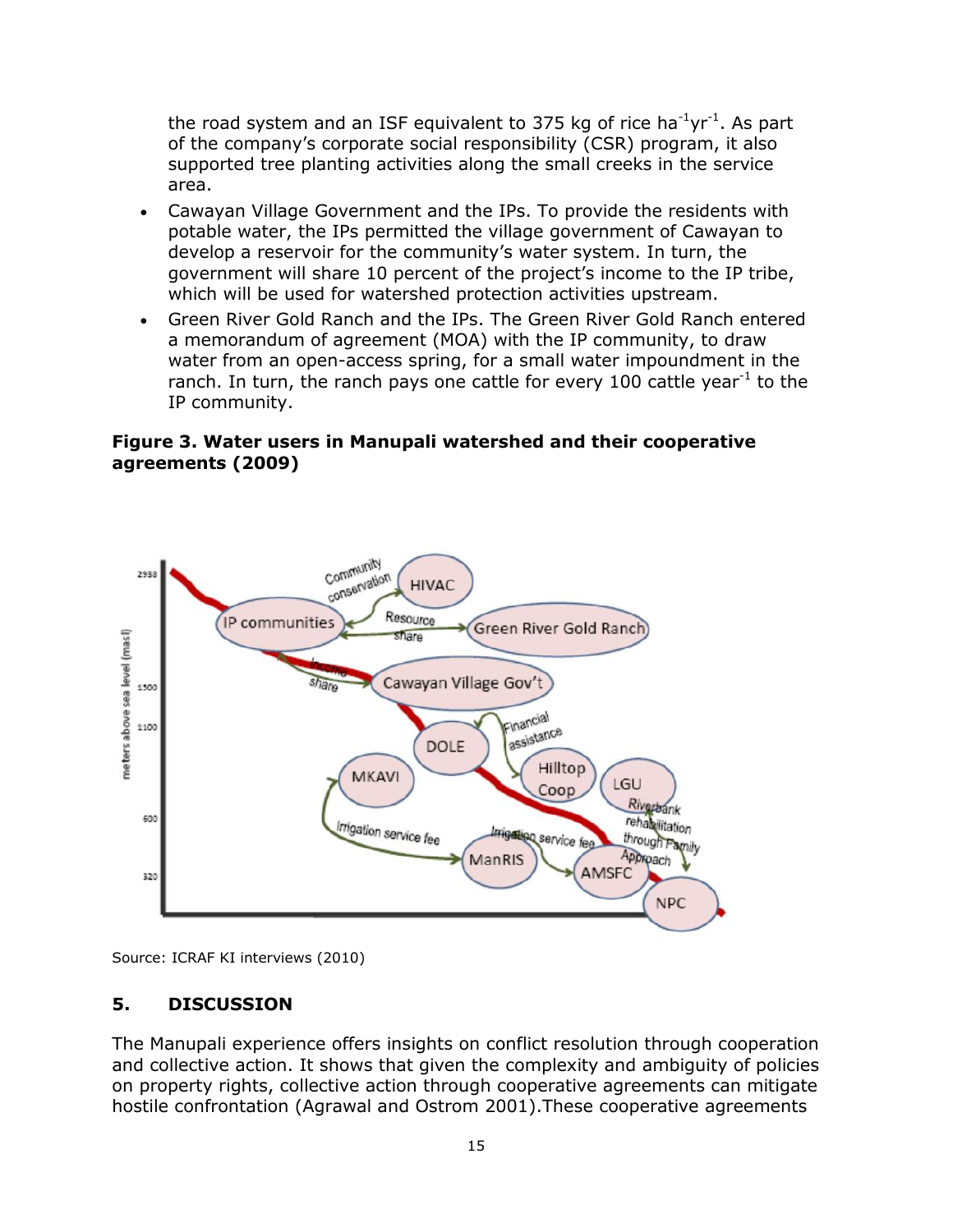were initiated independently by and among water user groups, with limited external mediations. The agreements thus have a strong voluntary element and are working to show how local stakeholders manage, organize, and cooperate in the face of change. Such agreements were based on the provisions of the Water Code, which allows the transfer or lease of water rights in whole or in part to other users, as well as the adoption of pricing schemes. Existing policies, with all their complications and ambiguities, provide a starting point for voluntary cooperative actions to manage scarce water resources, although they do not guarantee a longterm solution when it comes to addressing the root causes of water scarcity.

When viewed from cooperation theory, these cooperative acts are results of reciprocal altruism, which according to Stewart (2008) is based on the simple idea that an individual will not be disadvantaged by helping another person, provided the other helps in return. It can be argued in this case, that different users opted to cooperate because everyone recognized the (i) value of water, (ii) scarcity of water, (iii) social capital that exist between and amongst them, and (iv) legal basis for voluntary agreements and water management. However, cooperation does not emerge easily with self-interest standing in the way (Stewart 2008). There were concerns that these voluntary water rights sharing schemes were partial to the interest of banana companies, with farmers incurring much of the present and future costs of cooperating. Obviously, the banana companies could easily recoup their initial costs of cooperating as soon as water flows freely into their reservoirs, regardless of whether or not the benefits outweigh the costs of other cooperating parties.

As in any cooperative arrangement, the situation is complicated by power imbalances between the actors, which can distort the balance of the favors that are being exchanged, and eventually break reciprocity (Stewart 2008). Interviewed farmers disclosed that many of the conditions in the contract were not adhered to by the multi-national companies, while IAs reported receiving no benefits from the cooperative agreement of ManRIS and MKAVI. Similarly, farmers complained that the local government did not bring about benefits from supporting the expansion of banana plantations. Despite these complaints, stakeholders continue to cooperate to secure their respective rights by sharing them with others, instead of harboring conflict. Such cooperative acts thus have their merits, because they helped to mitigate hostile confrontation between different users. However, these forms of cooperation and temporary institutional arrangements can break down easily if the actors or cooperators cease to interact, reorganize and re-cooperate, and adapt to new rhythms of change.

An emerging problem at the landscape level is the distribution of benefits to upstream communities. As it is, current cooperators are collectively extracting favors from other stakeholders who were non-cooperators, namely farmers in the upper watershed who may have incurred high opportunity costs by not shifting their land use to maintain watershed services. It can be argued that cooperators currently in the table have cheated by receiving favors and gaining all the benefits without sharing any of the costs incurred by non-cooperating stakeholders. This creates another level or type of inequality. The threat is when upland communities shift to poor land use practices, if they continue to be excluded from the benefits enjoyed by current cooperators.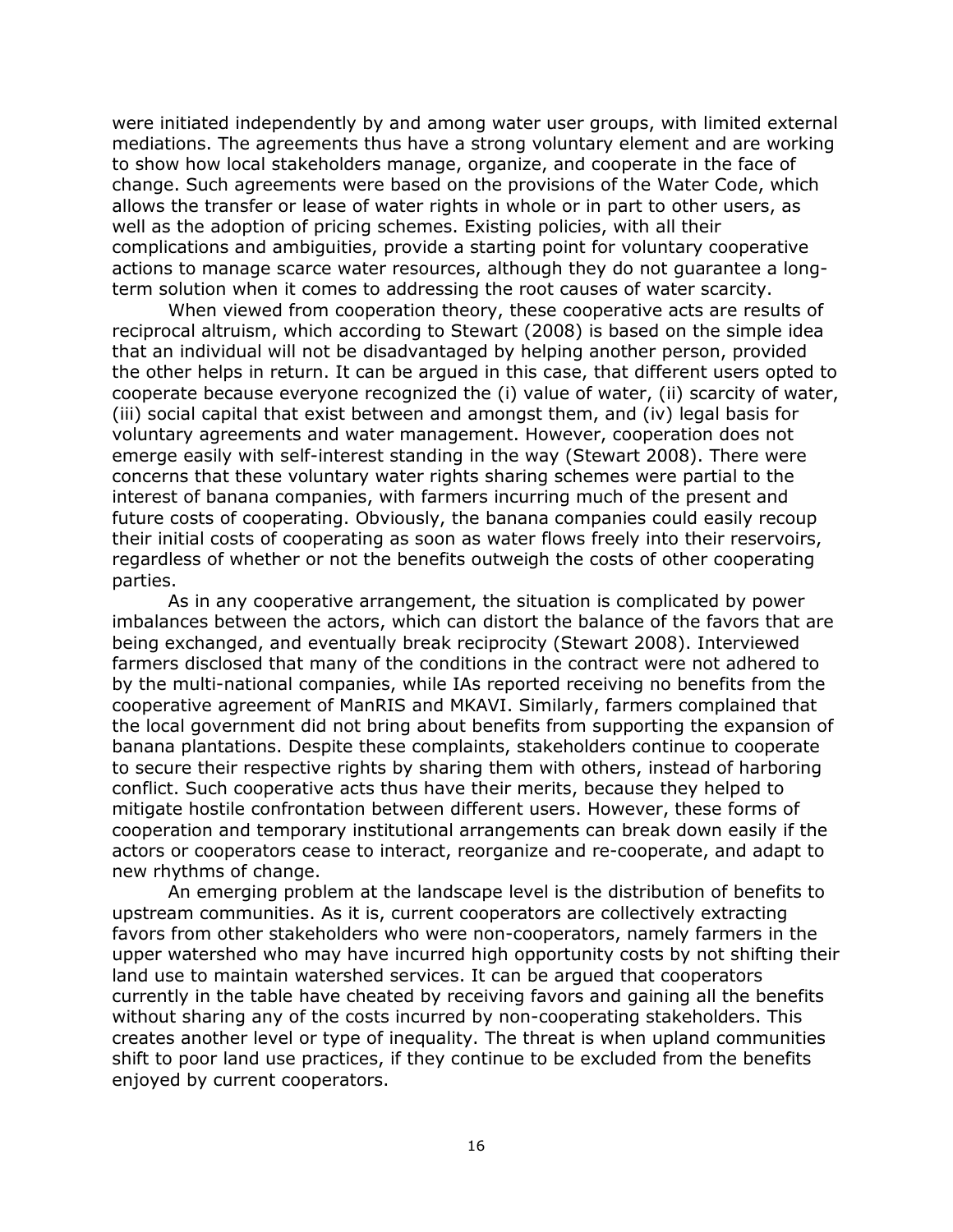An important question that remains is whether collective action in the form of voluntary agreements for water rights sharing has, in this case, addressed the core problem of water scarcity. The RHA has shown that water availability and scarcity are linked to land use patterns, with water rights confounding the issue. From a water balance perspective, further expansion of banana plantations and poorlydesigned tree plantations of fast-growing evergreen tree species will further lead to water shortage, while decrease in natural forest will lead to poor stream flow or water irregularity. Sustainable land use that helps improve water yield and reduces stream flow variability is essential to improve water balance and reduce deficits in water supply. This objective is untenable without collective efforts of all users and other stakeholders at a watershed scale. Policymakers should be much more involved in fostering collective action at that level, and in implementing policies that provide incentives for sustainable land use.

The multiplicity of interests of the stakeholders, the ambiguity in water rights, and the lack of understanding of the relations between land use patterns and hydrology, present greater challenges in fostering collective action at the watershed scales. Intra- and intergroup collective actions have been manifested by different water user groups, by agreeing to cooperate to manage conflict over water use and rights, but collective action beyond this point can be hampered by a lack of understanding of the real water balance of the watershed. As a first step, collective understanding of the importance of water balance and its dependence on land use patterns is important to foster collective action for sustainable land use. A combination of actions on land use policies, water rights, institutional arrangements, and incentives for co-investments and collective action is necessary to resolve watershed management conflict. The RHA results have proven useful to policymakers and other stakeholders, particularly the water balance and yield associated with existing land uses as well as land cover scenario simulations (Tiongco et al. 2010). As a result, the local government announced a policy statement to regulate the expansion of banana plantations.

In response to the above recommendations, the local government of Lantapan enacted Municipal Ordinance No. 14, which provides incentives to encourage farmers to invest in or shift to sustainable land use practices (Catacutan and Piñon 2010). While it is new, government agencies and private companies have started to support the program. As an example, a reward scheme for watershed services (RWS) is now being negotiated between farmers in Alanib sub-watershed and NPC-Pulangui IV, facilitated by the ICRAF-RUPES (Rewards for Upland Poor for Environmental Services) project. This RWS is hoped to foster watershed level collective action in Manupali. Ultimately, local governments can provide adequate policy response and coordinate collective actions to address water scarcity, conflict and competition.

### <span id="page-21-0"></span>**6. CONCLUSION**

From this experience, several ideas, lessons, and recommendations can be drawn that can guide policymakers, practitioners, and farmers in improving cooperation and collective action to resolve water competition and conflict that is linked to rights, scarcity, and land use: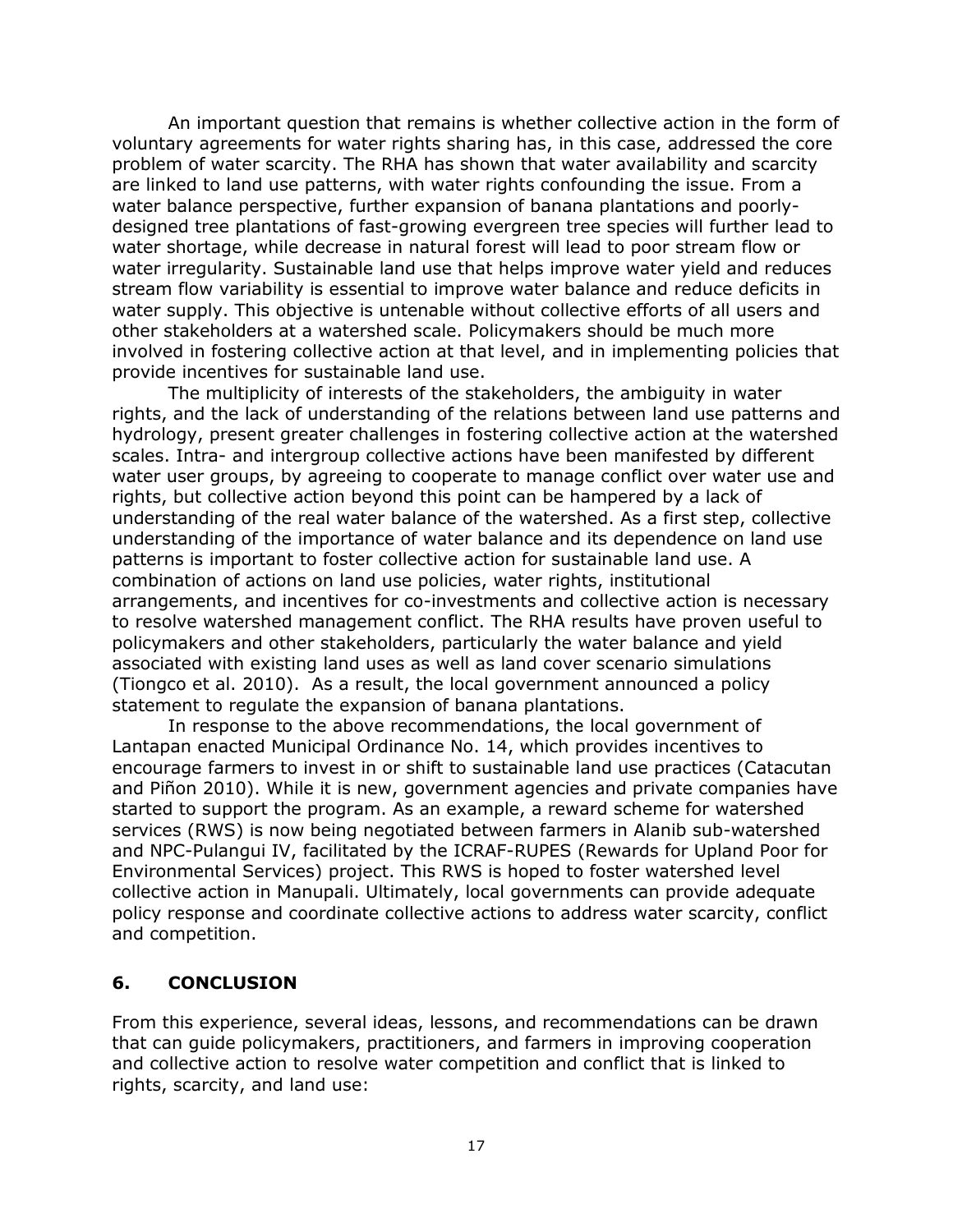- 1. Voluntary cooperative agreements are instrumental in resolving immediate water rights conflict and can lead to new forms of cooperation and higher level collective action.
- 2. Even when official policies are ambiguous or contradictory, they can provide legal bases for the emergence of voluntary agreements. However, issues around overlapping management regimes, lack of coordination, and low capacity of water management institutions need to be resolved in order to address systemic watershed management problems.
- 3. Shared understanding of the relations between water balance and land use patterns is crucial in unpacking complex issues; equitable allocation of water rights alone will not ensure water supply in the long term. Land use regulation, incentives for sustainable land use, and improving water rights can provide win-win solutions.
- 4. Effective watershed management requires collective action at that level; cooperation amongst all user groups should be coordinated to foster lasting watershed-level collective action.

Finally, the Manupali experience was an excellent case for understanding competition, conflict, and cooperation over scarce natural resources. The stakeholders, despite their distinctive identities and interests, were willing to cooperate and self-organize to manage conflict, with all the imperfections of water rights sharing schemes. However, the problems of water allocation, scarcity, and land use, require collective action beyond the current level if equitable distribution of benefits, sharing of responsibilities, and co-investments for watershed management are the goals.

#### <span id="page-22-0"></span>**REFERENCES**

- Agrawal, A., and E. Ostrom. 2001. Collective action, property rights, and devolution of forest and protected area management. In Collective action, property rights and devolution of natural resource management: Exchange of knowledge and implications for policy, R. Meinzen-Dick, A. Knox, and M. Di Gregorio, eds. Proceedings of an international conference from June 21– 25, 1999, Puerto Azul, Philippines. Germany: DSE.
- Alibuyog, N., V. Ella, M. Reyes, R. Srinivasan, C. Heatwole, and T. Dillaha. 2008. Predicting the effects of land use on run-off and sediment yield in selected sub-watersheds of the Manupali River using the ArcSWAT model. Part 2.8 in Soil and water assessment tool (SWAT) global applications, J. Arnold, R. Srinivasan, S. Neitsch, C. George, K. Abbaspour, R. Gassman, F. H. Hao, A. Gosain, P. Debels, N.W. Kim, H. Somura, V. Ella, L. Leon, A. Jintrawet, M. Reyes, and S. Sombatpanit, eds. Thailand : World Association of Soil and Water Conservation.
- Brugger, F. 2007. Present and future problems of water in developing countries. Chapter 3.2.8 in Global Change: Enough water for all? J. Lozan, H. Grassl, P. Hupfer, L. Menzel, and C. D. Schonwiese, eds. Germany: Wissenchaftliche Auswertungen in cooperation with GEO.
- Catacutan, D., D. Garrity, C. Duque, and F. Mirasol. 2001. The preventive systems approach (PSA) to protected area management: The case of Mt. Kitanglad Range Nature Park, Bukidnon, Philippines. Philippines: World Agroforestry Centre (ICRAF) and IPAS-Mt. Kitanglad of DENR.
- Catacutan, D., and C. Piñon. 2009. Voices of water users in Manupali watershed. RUPES-Lantapan, Issue No. 2. Philippines: World Agroforestry Centre (ICRAF).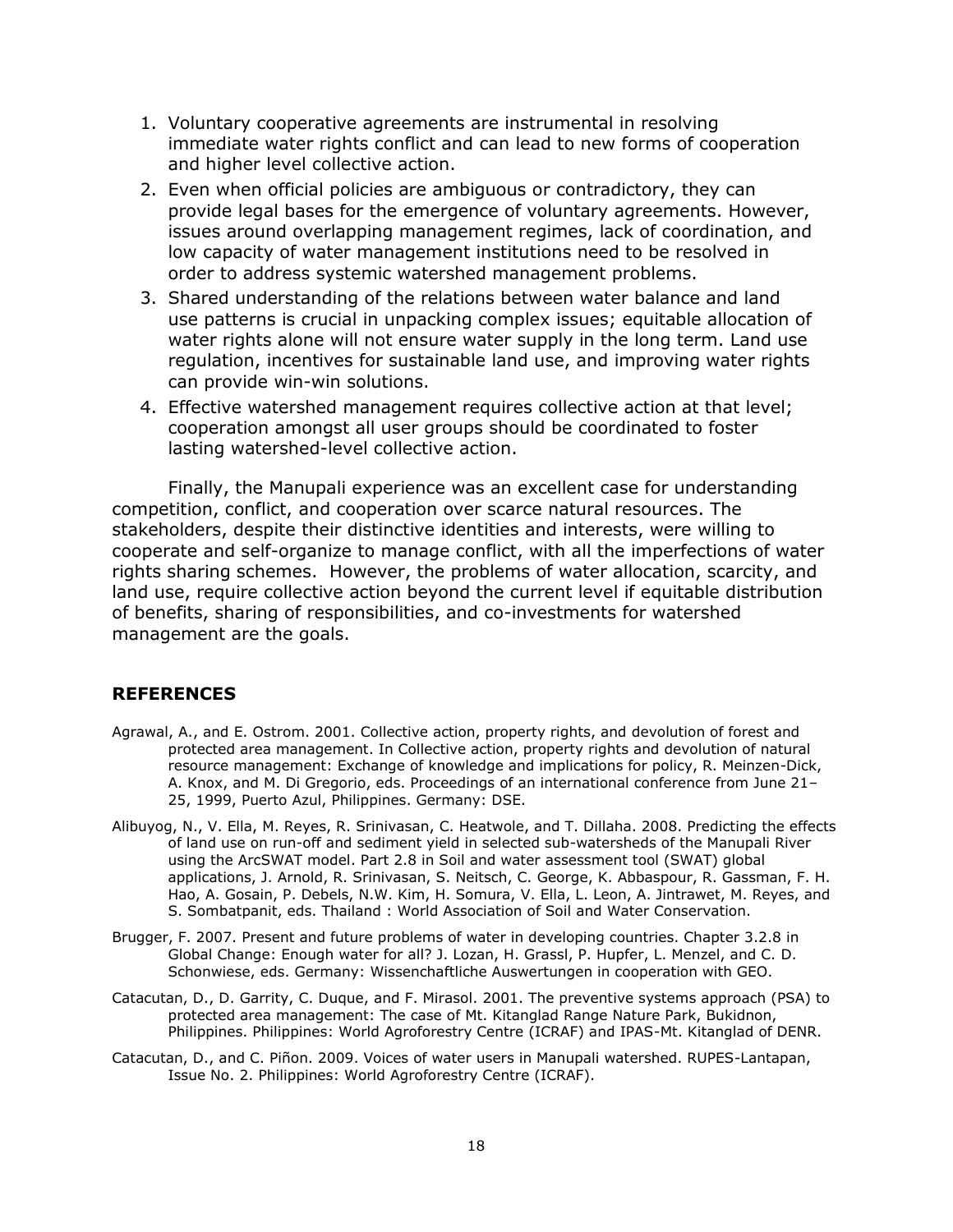- Catacutan, D., and C. Piñon. 2010. Local incentive-based policy for vegetable-agroforestry (VAF): A locally-appropriate adaptation and mitigation action (LAAMA) to climate change. Policy Brief, Issue No. 3. Philippines: World Agroforestry Centre (ICRAF).
- Catacutan, D. C. 2007. Scaling up landcare in the Philippines: Issues, methods and strategies. Southeast Asian Regional Research Programme, World Agforofestry Centre (ICRAF). Republished by Lambert Academic Publishing 2009.
- Coxhead, I., and G. Buenavista. 2001. Seeking sustainability: A synthesis of research in SANREM CRSP-Southeast Asia, 1993-98. Chapter 1 in Seeking sustainability: Challenges of agricultural development and environmental management in a Philippine watershed, I. Coxhead, and G. Buenavista, eds. Philippines: PCARRD.
- Daño , A., and D. Midmoore. 2002. Analyses of soil and water conservation technologies in vegetable based upland production system of Manupali watershed. Presented at 12th ISCO Conference in Beijing, China.
- Deustch, W., A. Busby, J. Oprecio, J. Bago-Labis and E. Cequina. 2001. Community-based water quality monitoring: From data collection to sustainable management of water resources. Chapter 7 in Seeking sustainability: Challenges of agricultural development and environmental management in a Philippine watershed, I. Coxhead, and G. Buenavista, eds. Philippines: PCARRD.
- Fujita, M., Y. Hayami, and M. Kikuchi. Undated. The conditions of collective action for local commons management: The case of irrigation in the Philippines. Prepared for Social Science Division as part of IRRI-Japan Shuttle Project.
- Gleick, P. 1993. Water and conflict: Fresh water resources and international security. International Security 18 (1): 79–112.
- Gleick, P., and M. Palaniappan. 2009. Peak water. Chapter 1 in The world's water 2008–2009: Biennial report of freshwater resources, P. Gleick, ed. Washington, D.C.: Island Press.
- Helvetas. Undated. Water use master plan (WUMP): A concept to equitably share water resources within and amongst rural communities. Switzerland: Helvetas.
- Homer-Dixon, T. 1999. Environment, Scarcity, and Violence. Princeton: Princeton University Press.
- Kho, J., and E. Agsaoay-Saño. 2005. Customary water laws and practices in the Philippines. <http://www.fao.org/legal/advserv/FAOIUCNcs/Philippines.pdf> (Accessed February 2012).
- Knox, A., B. Swallow, and N. Johnson. 2001. Conceptual and methodological lessons for improving watershed management and research. CAPRi Policy Brief No. 3. Washington, D.C.: International Food Policy Research Institute.
- Jeanes, K., M. V. Noordwijk, L. Joshi, A. Widayati, Farida and B. Leimona. 2006. Rapid hydrological appraisal in the context of environmental service rewards. Bogor, Indonesia: World Agroforestry Centre (ICRAF).
- Johnson, N., H. Ravnborg, O. Westermann, and K. Probst. 2001. User participation in watershed management and research. CAPRi Working Paper No. 19. Washington, D.C.: International Food Policy Research Institute.
- Lacandula, L. 2007. Effects of banana plantations on streamflow and farmer's income in Lantapan, Bukidnon, Philippines. Unpublished PhD thesis. University of the Philippines Los Baños, College, Laguna.
- Leimona, B., L. Joshi and M. V. Noordwijk. 2009. Can rewards for environmental services benefit the poor? Lessons from Asia. International Journal of the Commons 3: 82–107.
- Luhmann, H. J. 2007. The emerging conflict of using Nile water for irrigation purposes, especially between Egypt and Ethiopia, due to the disturbance of the reliability of the arrival of the Monsoon season as triggered by European/Asian Brown Cloud. Chapter 3.2.7 in Global Change: Enough water for all? J. Lozan, H. Grassl, P. Hupfer, L. Menzel, and C. D. Schonwieseeds, eds. Germany: Wissenchaftliche Auswertungen in cooperation with GEO.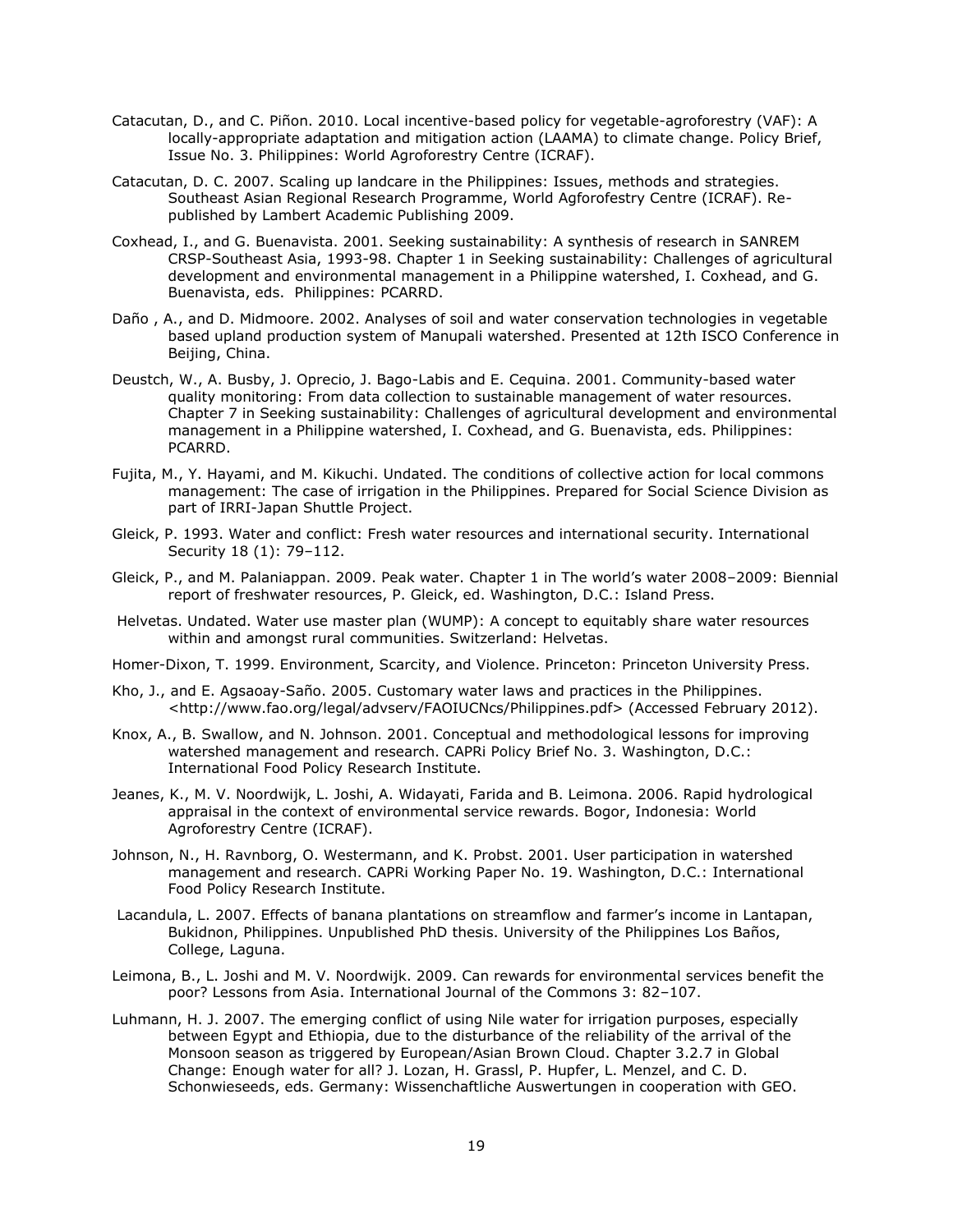- Meinzen-Dick, R., and R. Pradhan. 2002. Legal pluralism and dynamic property rights. CAPRi Working Paper No. 22. Washington, D.C.: International Food Policy Research Institute.
- Meinzen-Dick, R., and A. Knox. 2001. Collective action, property rights, and devolution of natural resource management: A conceptual framework. In Collective action, property rights and devolution of natural resource management: Exchange of knowledge and implications for policy, R. Meinzen-Dick, A. Knox, and M. Di Gregorio, eds. Proceedings of an international conference from June 21–25, 1999, Puerto Azul, Philippines. Germany: DSE.
- Nepomuceno, D. 2004. Addressing freshwater conflicts: The LLDA experience in Laguna de Bay. In: Natural resource-based conflicts in the Philippines: Workshop on trends, challenges and actions (Proceedings). Philippines: USAID and ARD.
- Noordwijk, M. V., B. Leimona, M. H. Hoang, G. Villamor, and T. Yatich. 2008. Payments for environmental services. ETFRN News 49: 95–99.
- Ordoñez, E. No water, no rice. Philippine Daily Inquirer, February 26, 2010. <http://services.inquirer.net/print/print.php?article\_id=20100226-255523> (Accessed April 25, 2010).
- Pacific Institute. 2009. Water data from the world's water. The world's water: Information on the world's freshwater resources. <http://www.worldwater.org/data.html> (Accessed 15 April 2011).
- Ramazzotti, M. 2008. Customary water rights and contemporary water legislation: Mapping out interface. FAO Legal Paper Online #76. FAO.
- Reddy, R., B. Shiferaw, M. Bantilan, S. Wani, and T. Sreedevi. 2007. Collective action for integrated watershed management in semi-arid India: Strategic policy and institutional options. Strategic Assessments and Development Pathways for Agriculture in the Semi-Arid Tropics. Policy Brief No. 11. Andhra Pradesh, India: International Crop Research Institute for the Semi-Arid Tropics (ICRISAT).
- Rola, W., H. Francisio, and J. Liguton, eds. 2004. Winning the water war: Watersheds, water policies and water institutions. Makati City, Philippines: PIDS and PCARRD.
- Samson, P and B Charrier. 1997. International freshwater conflict: Issues and prevention strategies. Green Cross Draft Report.
- Sellamna, N. Undated. Collective action key concepts. ICRA Learning Resources. <http://www.icraedu.org/objects/anglolearn/Collective\_Action-Key\_Concepts\_%28new%29.pdf> (Accessed April 2010).
- Stewart, J. 2008. Evolution's arrow: The direction of evolution and the future of humanity. <http://users.tpg.com.au/users/jes999/EvArrow.htm> (Accessed July 2009).
- Swallow, B., D. Garrity and M. V. Noordwijk. 2001. The effects of scales, flows and filters on property rights and collective action in watershed management. CAPRi Working Paper No. 16. Washington, D.C.: International Food Policy Research Institute.
- Tabios, G., and C. David. 2004. Competing uses of water: Cases of Angat reservoir, Laguna Lake and groundwater systems of Batangas City and Cebu City. Chapter 5 in Winning the water war: Watersheds, water policies and water institutions, A. Rola, H. Francisco, and J. Liguton, eds. Makati City, Philippines: PIDS and PCARRD.
- Tiongco, L., D. Ferrera, J. Mancawan, C. Pillerin, C. Piñon and C. Sioquim. 2010. A report on the rapid hydrological appraisal (RHA) in Manupali watershed in southern Philippines. Unpublished material. Bukidnon, Philippines: Provincial Government of Bukidnon and ICRAF-TULSEA.
- Uncad, M. 2009. Geohazard assessment report of Lantapan. Mines and Geo-Science Bureau, DENR– Region X. Unpublished material. Cagayan de Oro City.
- Verbist, B., M. V. Noordwijk, F. Agus, Widianto, R. H. Widodo, and P. Purnomosidi. 2005. Not seeing the trees for the forest? From eviction to negotiation in Sumberjaya, Lampung, Sumatra, Indonesia. ETFRN News: Forests, Water and Livelihoods 45/46.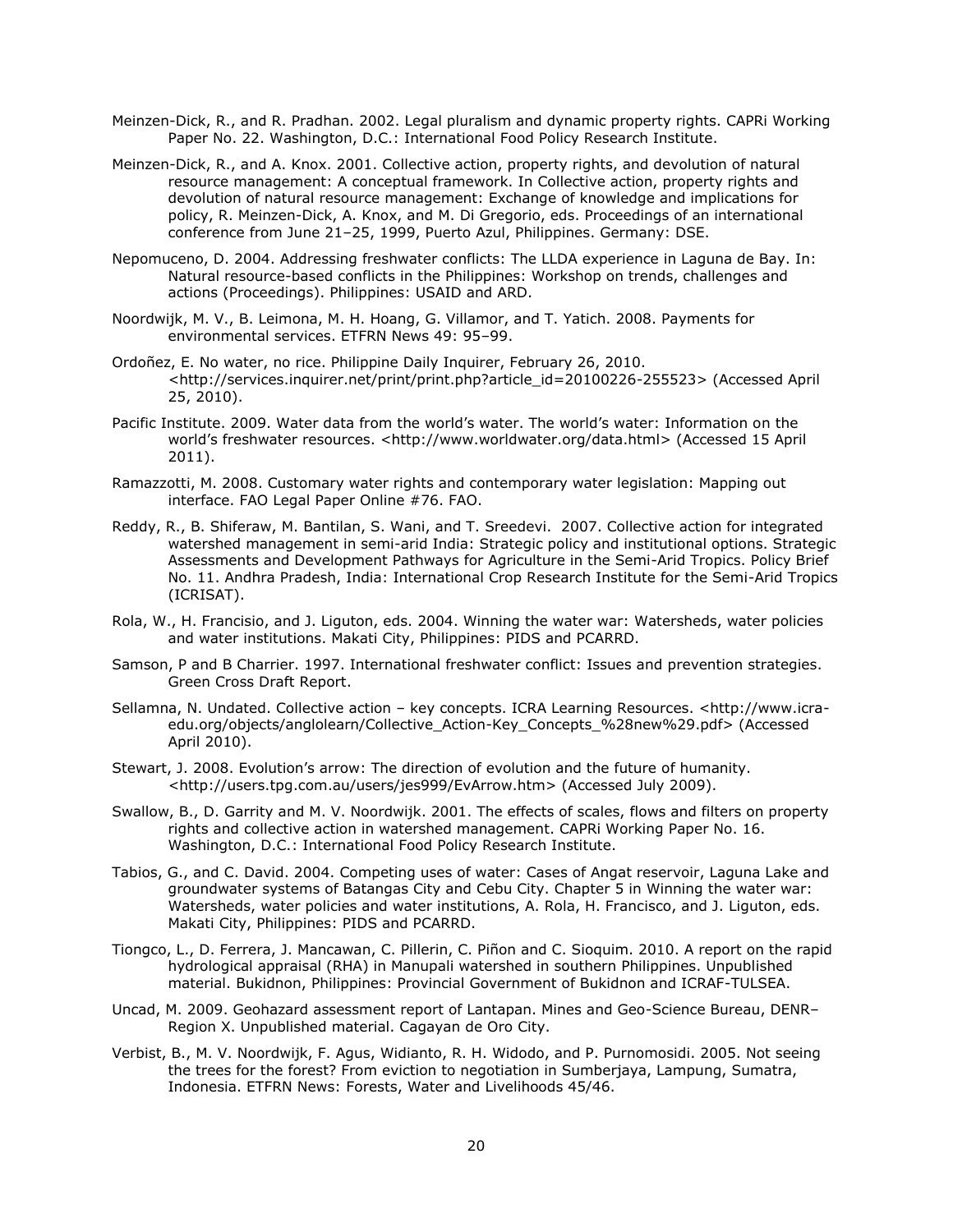West, L. 1996. Characterization of the soil resource in the Lantapan area of the Manupali watershed. SANREM CRSP program highlights P9-1, September 1996.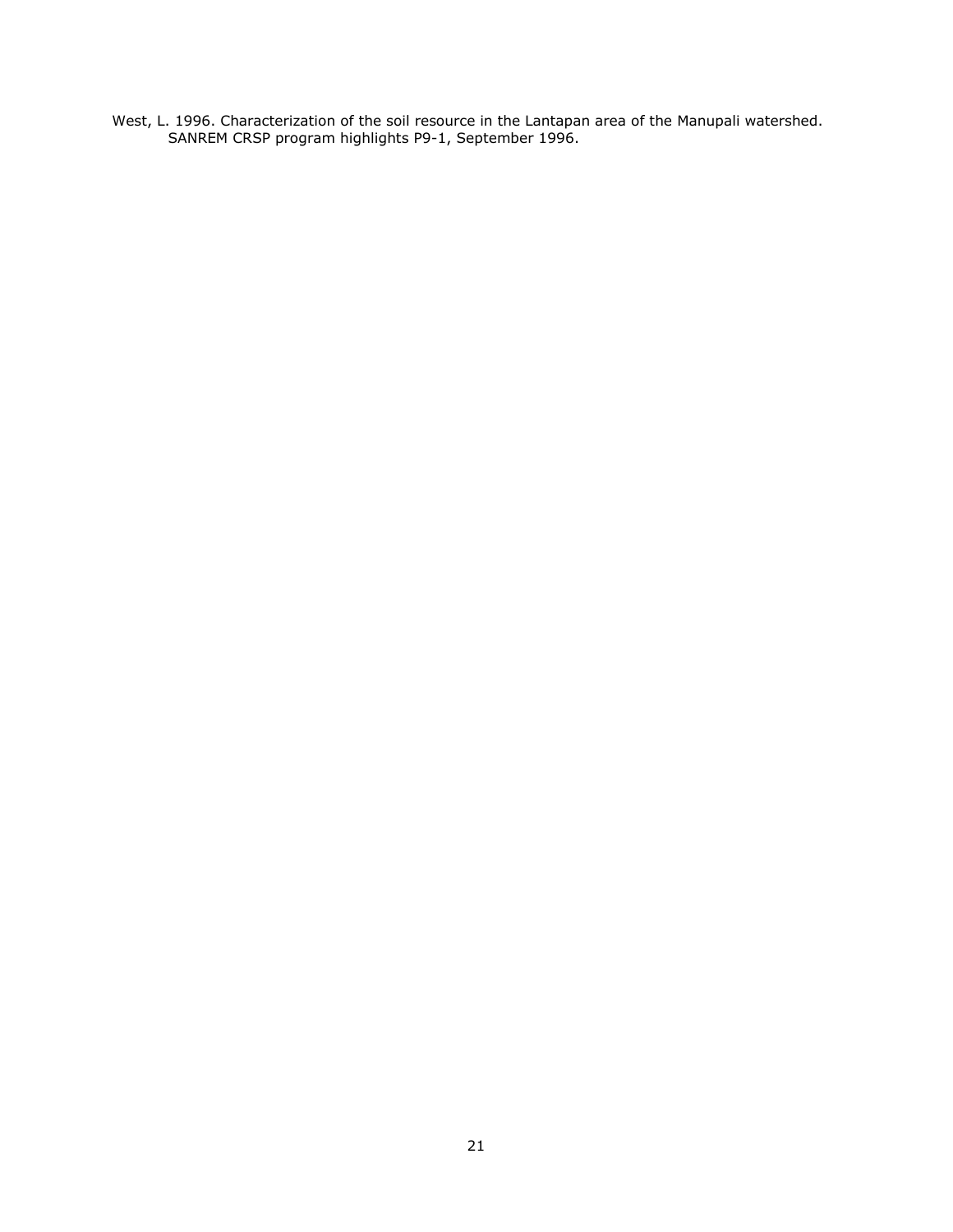#### **LIST OF CAPRi WORKING PAPERS**

- 01 Property Rights, Collective Action and Technologies for Natural Resource Management: A Conceptual Framework, by Anna Knox, Ruth Meinzen-Dick, and Peter Hazell, October 1998.
- 02 Assessing the Relationships between Property Rights and Technology Adoption in Smallholder Agriculture: A Review of Issues and Empirical Methods, by Frank Place and Brent Swallow, April 2000.
- 03 Impact of Land Tenure and Socioeconomic Factors on Mountain Terrace Maintenance in Yemen, by A. Aw-Hassan, M. Alsanabani and A. Bamatraf, July 2000.
- 04 Land Tenurial Systems and the Adoption of a Mucuna Planted Fallow in the Derived Savannas of West Africa, by Victor M. Manyong and Victorin A. Houndékon, July 2000.
- 05 Collective Action in Space: Assessing How Collective Action Varies Across an African Landscape, by Brent M. Swallow, Justine Wangila, Woudyalew Mulatu, Onyango Okello, and Nancy McCarthy, July 2000.
- 06 Land Tenure and the Adoption of Agricultural Technology in Haiti, by Glenn R. Smucker, T. Anderson White, and Michael Bannister, October 2000.
- 07 Collective Action in Ant Control, by Helle Munk Ravnborg, Ana Milena de la Cruz, María Del Pilar Guerrero, and Olaf Westermann, October 2000.
- 08 CAPRi Technical Workshop on Watershed Management Institutions: A Summary Paper, by Anna Knox and Subodh Gupta, October 2000.
- 09 The Role of Tenure in the Management of Trees at the Community Level: Theoretical and Empirical Analyses from Uganda and Malawi, by Frank Place and Keijiro Otsuka November 2000.
- 10 Collective Action and the Intensification of Cattle-Feeding Techniques a Village Case Study in Kenya's Coast Province, by Kimberly Swallow, November 2000.
- 11 Collective Action, Property Rights, and Devolution of Natural Resource Management: Exchange of Knowledge and Implications for Policy, by Anna Knox and Ruth Meinzen-Dick, January 2001.
- 12 Land Dispute Resolution in Mozambique: Evidence and Institutions of Agroforestry Technology Adoption, by John Unruh, January 2001.
- 13 Between Market Failure, Policy Failure, and .Community Failure.: Property Rights, Crop-Livestock Conflicts and the Adoption of Sustainable Land Use Practices in the Dry Area of Sri Lanka, by Regina Birner and Hasantha Gunaweera, March 2001.
- 14 Land Inheritance and Schooling in Matrilineal Societies: Evidence from Sumatra, by Agnes Quisumbing and Keijuro Otsuka, May 2001.
- 15 Tribes, State, and Technology Adoption in Arid Land Management, Syria, by Rae, J, Arab, G., Nordblom, T., Jani, K., and Gintzburger, G., June 2001.
- 16 The Effects of Scales, Flows, and Filters on Property Rights and Collective Action in Watershed Management, by Brent M. Swallow, Dennis P. Garrity, and Meine van Noordwijk, July 2001.
- 17 Evaluating Watershed Management Projects, by John Kerr and Kimberly Chung, August 2001.
- 18 Rethinking Rehabilitation: Socio-Ecology of Tanks and Water Harvesting in Rajasthan, North-West India, by Tushaar Shah and K.V.Raju, September 2001.
- 19 User Participation in Watershed Management and Research, by Nancy Johnson, Helle Munk Ravnborg, Olaf Westermann, and Kirsten Probst, September 2001.
- 20 Collective Action for Water Harvesting Irrigation in the Lerman-Chapala Basin, Mexico, by Christopher A. Scott and Paul Silva-Ochoa, October 2001.
- 21 Land Redistribution, Tenure Insecurity, and Intensity of Production: A Study of Farm Households in Southern Ethiopia, by Stein Holden and Hailu Yohannes, October 2001.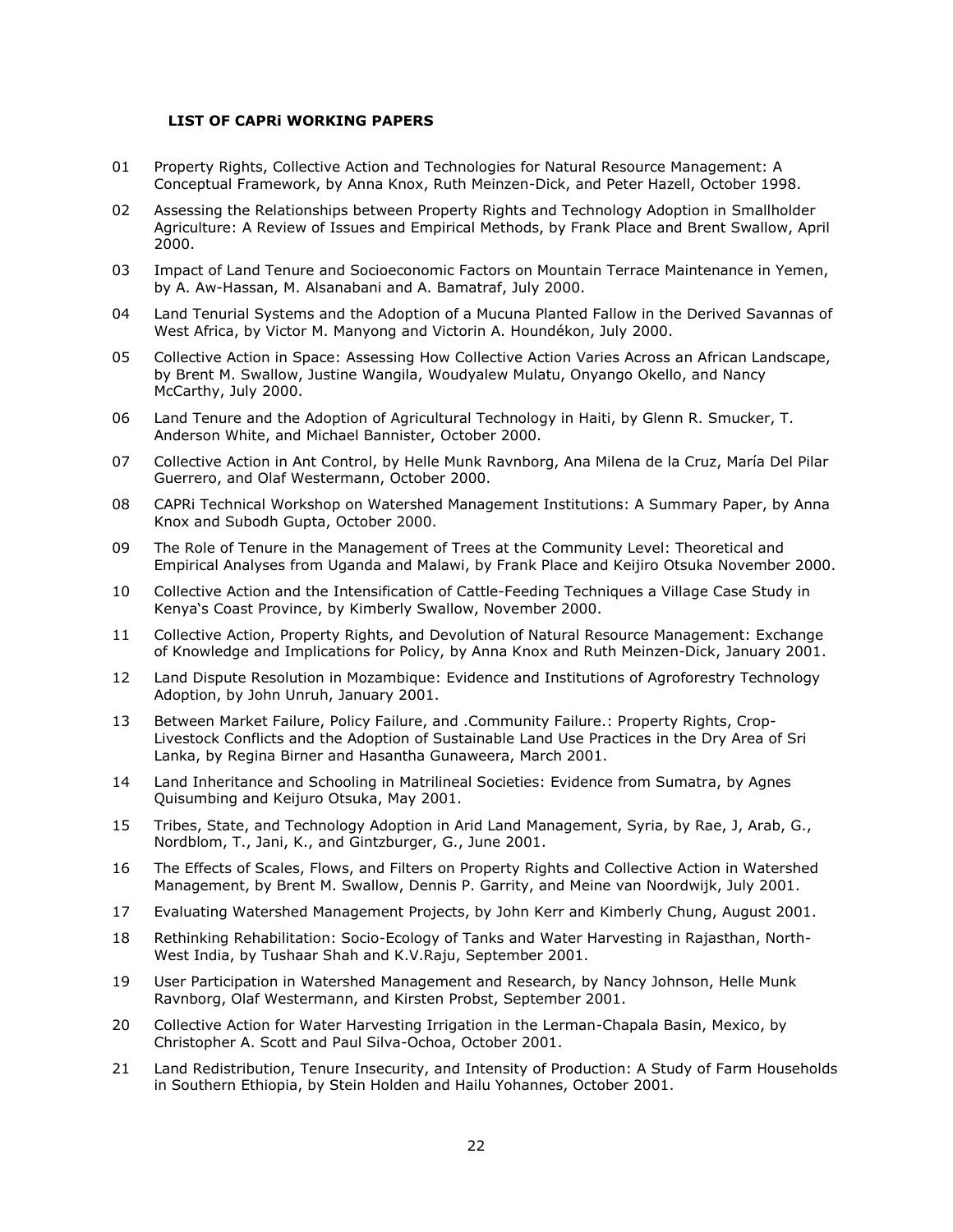- 22 Legal Pluralism and Dynamic Property Rights, by Ruth Meinzen-Dick and Rajendra Pradhan, January 2002.
- 23 International Conference on Policy and Institutional Options for the Management of Rangelands in Dry Areas, by Tidiane Ngaido, Nancy McCarthy, and Monica Di Gregorio, January 2002.
- 24 Climatic Variablity and Cooperation in Rangeland Management: A Case Study From Niger, by Nancy McCarthy and Jean-Paul Vanderlinden, September 2002.
- 25 Assessing the Factors Underlying the Differences in Group Performance: Methodological Issues and Empirical Findings from the Highlands of Central Kenya, by Frank Place, Gatarwa Kariuki, Justine Wangila, Patti Kristjanson, Adolf Makauki, and Jessica Ndubi, November 2002.
- 26 The Importance of Social Capital in Colombian Rural Agro-Enterprises, by Nancy Johnson, Ruth Suarez, and Mark Lundy, November 2002.
- 27 Cooperation, Collective Action and Natural Resources Management in Burkina Faso: A Methodological Note, by Nancy McCarthy, Céline Dutilly-Diané, and Boureima Drabo, December 2002.
- 28 Understanding, Measuring and Utilizing Social Capital: Clarifying Concepts and Presenting a Field Application from India, by Anirudh Krishna, January 2003.
- 29 In Pursuit Of Comparable Concepts and Data, about Collective Action, by Amy Poteete And Elinor Ostrom, March 2003.
- 30 Methods of Consensus Building for Community Based Fisheries Management in Bangladesh and the Mekong Delta, by Parvin Sultana and Paul Thompson, May 2003.
- 31 Formal and Informal Systems in Support of Farmer Management of Agrobiodiversity: Some Policy Challenges to Consolidate Lessons Learned, by Marie Byström, March 2004.
- 32 What Do People Bring Into the Game: Experiments in the Field About Cooperation in the Commons, by Juan-Camilo Cárdenas and Elinor Ostrom, June 2004.
- 33 Methods for Studying Collective Action in Rural Development, by Ruth Meinzen-Dick, Monica Di Gregorio, and Nancy McCarthy, July 2004.
- 34 The Relationship between Collective Action and Intensification of Livestock Production: The Case of Northeastern Burkina Faso, by Nancy McCarthy, August 2004.
- 35 The Transformation of Property Rights in Kenya's Maasailand: Triggers and Motivations by Esther Mwangi, January 2005.
- 36 Farmers' Rights and Protection of Traditional Agricultural Knowledge, by Stephen B. Brush, January 2005.
- 37 Between Conservationism, Eco-Populism and Developmentalism Discourses in Biodiversity Policy in Thailand and Indonesia, by Heidi Wittmer and Regina Birner, January 2005.
- 38 Collective Action for the Conservation of On-Farm Genetic Diversity in a Center of Crop Diversity: An Assessment of the Role of Traditional Farmers' Networks, by Lone B. Badstue, Mauricio R. Bellon, Julien Berthaud, Alejandro Ramírez, Dagoberto Flores, Xóchitl Juárez, and Fabiola Ramírez, May 2005.
- 39 Institutional Innovations Towards Gender Equity in Agrobiodiversity Management: Collective Action in Kerala, South India,, by Martina Aruna Padmanabhan, June 2005.
- 40 The Voracious Appetites of Public versus Private Property: A View of Intellectual Property and Biodiversity from Legal Pluralism, by Melanie G. Wiber, July 2005.
- 41 Who Knows, Who Cares? Determinants of Enactment, Awareness and Compliance with Community Natural Resource Management Bylaws in Uganda, by Ephraim Nkonya, John Pender, Edward Kato, Samuel Mugarura, and James Muwonge, August 2005.
- 42 Localizing Demand and Supply of Environmental Services: Interactions with Property Rights, Collective Action and the Welfare of the Poor, by Brent Swallow, Ruth Meinzen-Dick, and Meine von Noordjwik, September 2005.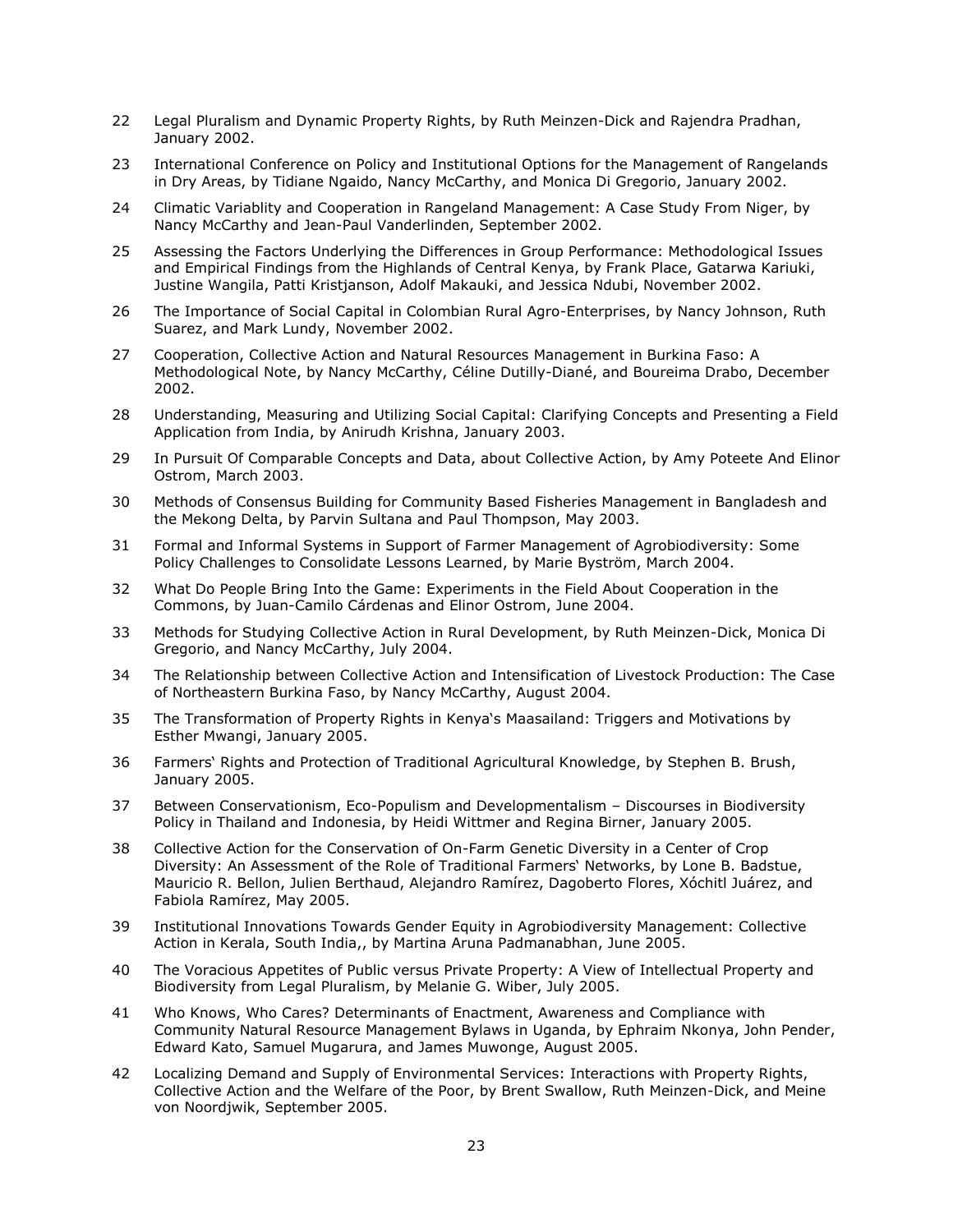- 43 Initiatives for Rural Development through Collective Action: The Case of Household Participation in Group Activities in the Highlands of Central Kenya, By Gatarwa Kariuki and Frank Place, September 2005.
- 44 Are There Customary Rights to Plants? An Inquiry among the Baganda (Uganda), with Special Attention to Gender, by Patricia L. Howard and Gorettie Nabanoga, October 2005.
- 45 On Protecting Farmers' New Varieties: New Approaches to Rights on Collective Innovations in Plant Genetic Resources by Rene Salazar, Niels P. Louwaars, and Bert Visser, January 2006.
- 46 Subdividing the Commons: The Politics of Property Rights Transformation in Kenya's Maasailand, by Esther Mwangi, January 2006.
- 47 Biting the Bullet: How to Secure Access to Drylands Resources for Multiple Users, by Esther Mwangi and Stephan Dohrn, January 2006.
- 48 Property Rights and the Management of Animal Genetic Resources, by Simon Anderson and Roberta Centonze, February 2006.
- 49 From the Conservation of Genetic Diversity to the Promotion of Quality Foodstuff: Can the French Model of =Appellation d'Origine Contrôlée' be Exported? by Valérie Boisvert, April 006.
- 50 Facilitating Collective Action and Enhancing Local Knowledge: A Herbal Medicine Case Study in Talaandig Communities, Philippines, by Herlina Hartanto and Cecil Valmores, April 2006.
- 51 Water, Women and Local Social Organization in the Western Kenya Highlands, by Elizabeth Were, Brent Swallow, and Jessica Roy, July 2006.
- 52 The Many Meanings of Collective Action: Lessons on Enhancing Gender Inclusion and Equity in Watershed Management, by Laura German, Hailemichael Taye, Sarah Charamila, Tesema Tolera, and Joseph Tanui, July 2006.
- 53 Decentralization and Environmental Conservation: Gender Effects from Participation in Joint Forest Management, by Arun Agrawal, Gautam Yadama, Raul Andrade, and Ajoy Bhattacharya, July 2006.
- 54 Improving the Effectiveness of Collective Action: Sharing Experiences from Community Forestry in Nepal, by Krishna P. Achyara and Popular Gentle, July 2006.
- 55 Groups, Networks, and Social Capital in the Philippine Communities, by Marie Godquin and Agnes R. Quisumbing, October 2006.
- 56 Collective Action in Plant Genetic Resources Management: Gendered Rules of Reputation, Trust and Reciprocity in Kerala, India, by Martina Aruna Padmanabhan, October 2006.
- 57 Gender and Local Floodplain Management Institutions--A case study from Bangladesh, by Parvin Sultana and Paul Thompson, October 2006.
- 58 Gender Differences in Mobilization for Collective Action: Case Studies of Villages in Northern Nigeria, by Saratu Abdulwahid, October 2006.
- 59 Gender, Social Capital and Information Exchange in Rural Uganda, by Enid Katungi, Svetlana Edmeades, and Melinda Smale, October 2006.
- 60 Rural Institutions and Producer Organizations in Imperfect Markets: Experiences from Producer Marketing Groups in Semi-Arid Eastern Kenya, by Bekele Shiferaw, Gideon Obare and Geoffrey Muricho, November 2006.
- 61 Women's Collective Action and Sustainable Water Management: Case of SEWA's Water Campaign in Gujarat, India, by Smita Mishra Panda, October 2006.
- 62 Could Payments for Environmental Services Improve Rangeland Management in Central Asia, West Asia and North Africa? by Celine Dutilly-Diane, Nancy McCarthy, Francis Turkelboom, Adriana Bruggeman, James Tiedemann, Kenneth Street and Gianluca Serra, January 2007.
- 63 Empowerment through Technology: Gender Dimensions of Social Capital Build-Up in Maharashtra, India, by Ravula Padmaja and Cynthia Bantilan, February 2007.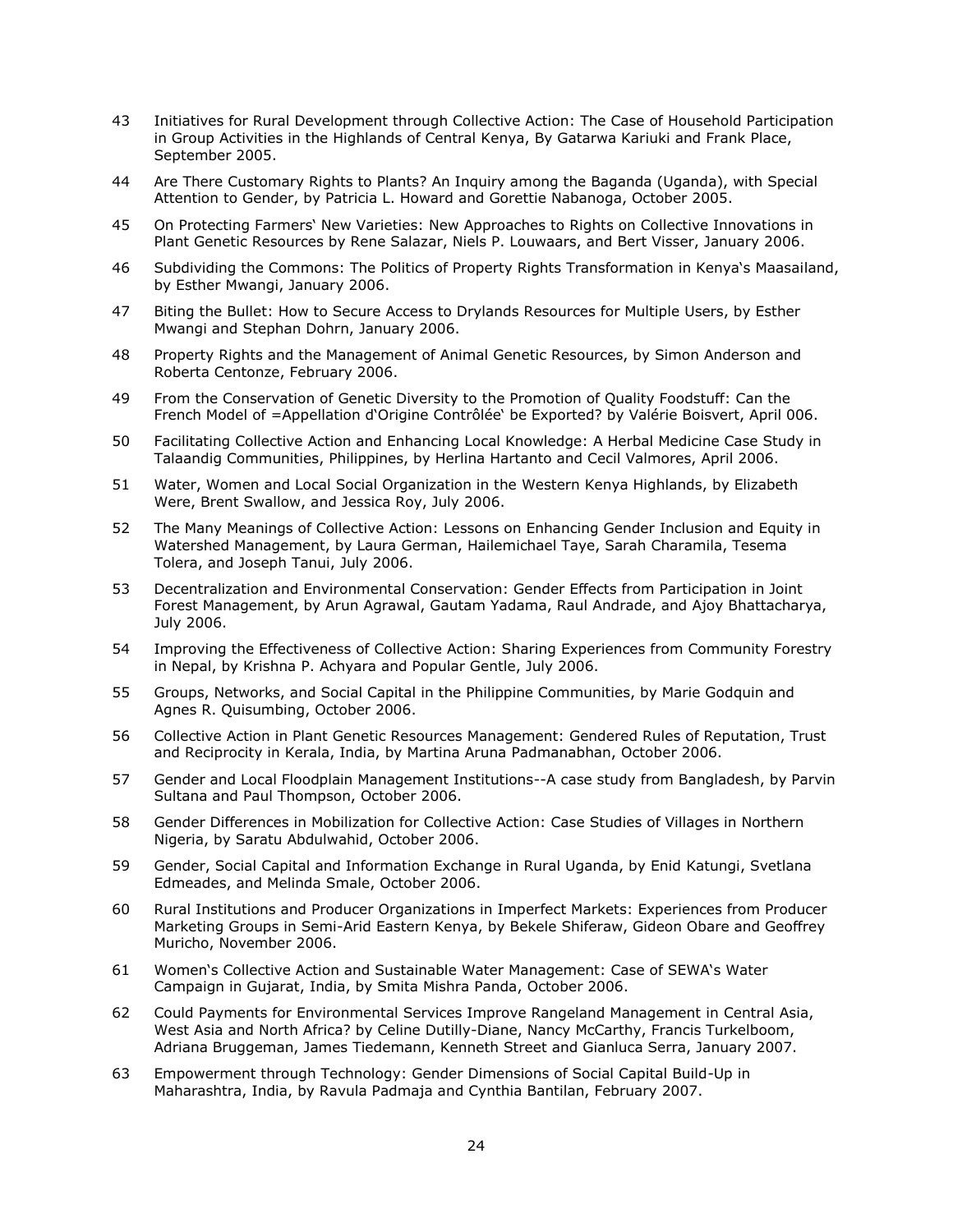- 64 Gender and Collective Action: A Conceptual Framework for Analysis, by Lauren Pandolfelli, Ruth Meinzen-Dick, and Stephan Dohrn, May 2007.
- 65 Gender, Wealth, and Participation in Community Groups in Meru Central District, Kenya, by Kristin E. Davis and Martha Negash, May 2007.
- 66 Beyond Group Ranch Subdivision: Collective Action for Livestock Mobility, Ecological Viability, and Livelihoods, by Shauna BurnSilver and Esther Mwangi, June 2007.
- 67 Farmer Organization, Collective Action and Market Access in Meso-America, by Jon Hellin, Mark Lundy, and Madelon Meijer, October 2007.
- 68 Collective Action for Innovation and Small Farmer Market Access: The Papa Andina Experience, by André Devaux, Claudio Velasco, Gastón López, Thomas Bernet, Miguel Ordinola, Hernán Pico, Graham Thiele, and Douglas Horton, October 2007.
- 69 Collective Action and Marketing of Underutilized Plant Species: The Case of Minor Millets in Kolli Hills, Tamil Nadu, India, by Guillaume P. Gruère, Latha Nagarajan, and E.D.I. Oliver King, M.S. Swaminathan Research Foundation, October 2007.
- 70 The Role of Public–Private Partnerships and Collective Action in Ensuring Smallholder Participation in High Value Fruit and Vegetable Supply Chains, by Clare Narrod, Devesh Roy, Julius Okello, Belem Avendaño, and Karl Rich, October 2007.
- 71 Collective Action for Small-Scale Producers of Agricultural Biodiversity Products, by Froukje Kruijssen, Menno Keizer, and Alessandra Giuliani, October, 2007.
- 72 Farmer Groups Enterprises and the Marketing of Staple Food Commodities in Africa, by Jonathan Coulter, October 2007.
- 73 Linking Collective Action to Non-Timber Forest Product Market for Improved Local Livelihoods: Challenges and Opportunities, by Heru Komarudin, Yuliana L. Siagian, and Ngakan Putu Oka, December, 2007.
- 74 Collective Action Initiatives to Improve Marketing Performance: Lessons from Farmer Groups in Tanzania, by James Barham and Clarence Chitemi, March 2008.
- 75 Sustaining Linkages to High Value Markets through Collective Action in Uganda: The Case of the Nyabyumba Potato Farmers, by Elly Kaganzi, Shaun Ferris, James Barham, Annet Abenakyo, Pascal Sanginga, and Jemimah Njuki, March 2008.
- 76 Fluctuating Fortunes of a Collective Enterprise: The Case of the Agroforestry Tree Seeds Association of Lantapan (ATSAL) in the Philippines, by Delia Catacutan, Manuel Bertomeu, Lyndon Arbes, Caroline Duque, and Novie Butra, May 2008.
- 77 Making Market Information Services Work Better for the Poor in Uganda, by Shaun Ferris, Patrick Engoru, and Elly Kaganzi, May 2008.
- 78 Implications of Bulk Water Transfer on Local Water Management Institutions: A Case Study of the Melamchi Water Supply Project in Nepal, by Dhruba Pant, Madhusudan Bhattarai, and Govinda Basnet, May 2008.
- 79 Bridging, Linking and Bonding Social Capital in Collective Action: The Case of Kalahan Forest Reserve in the Philippines, by Ganga Ram Dahal and Krishna Prasad Adhikari, May 2008.
- 80 Decentralization, Pro–poor Land Policies, and Democratic Governance, by Ruth Meinzen–Dick, Monica Di Gregorio, and Stephan Dohrn, June 2008.
- 81 Property Rights, Collective Action, and Poverty: The Role of Institutions for Poverty Reduction, by Monica Di Gregorio, Konrad Hagedorn, Michael Kirk, Benedikt Korf, Nancy McCarthy, Ruth Meinzen–Dick, and Brent Swallow, June 2008.
- 82 Collective Action and Property Rights for Poverty Reduction: A Review of Methods and Approaches, by Esther Mwangi and Helen Markelova, June 2008.
- 83 Collective action and vulnerability: Burial societies in rural Ethiopia, by Stefan Dercon, John Hoddinott, Pramila Krishnan, and Tassew Woldehanna, June 2008.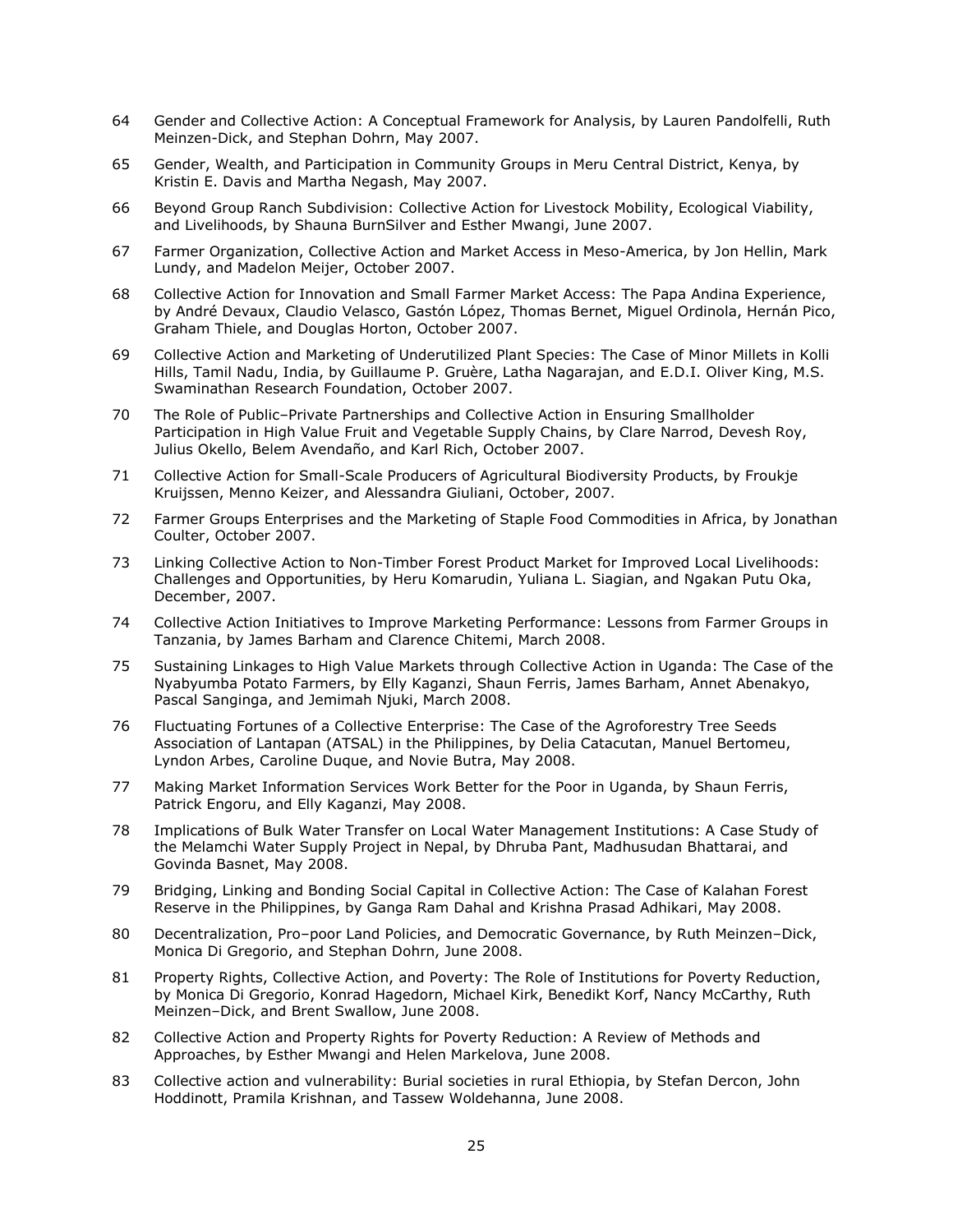- 84 Collective Action and Vulnerability: Local and Migrant Networks in Bukidnon, Philippines, by Agnes Quisumbing, Scott McNiven, and Marie Godquin, June 2008.
- 85 Community Watershed Management in Semi–Arid India: The State of Collective Action and its Effects on Natural Resources and Rural Livelihoods, by Bekele Shiferaw, Tewodros Kebede, and V. Ratna Reddy, June 2008.
- 86 Enabling Equitable Collective Action and Policy Change for Poverty Reduction and Improved Natural Resource Management in the Eastern African Highlands, by Laura German, Waga Mazengia, Wilberforce Tirwomwe, Shenkut Ayele, Joseph Tanui, Simon Nyangas, Leulseged Begashaw, Hailemichael Taye, Zenebe Admassu, Mesfin Tsegaye, Francis Alinyo, Ashenafi Mekonnen, Kassahun Aberra, Awadh Chemangei, William Cheptegei, Tessema Tolera, Zewude Jote, and Kiflu Bedane, June 2008.
- 87 The Transformation of the Afar Commons in Ethiopia: State Coercion, Diversification, and Property Rights Change among Pastoralists, by Bekele Hundie and Martina Padmanabhan, June 2008.
- 88 Unmaking the Commons: Collective Action, Property Rights, and Resource Appropriation among (Agro–) Pastoralists in Eastern Ethiopia, by Fekadu Beyene and Benedikt Korf, June 2008.
- 89 Escaping Poverty Traps? Collective Action and Property Rights in Post–War Rural Cambodia, by Anne Weingart and Michael Kirk, June 2008.
- 90 Collective Action to Secure Property Rights for the Poor A Case Study in Jambi Province, Indonesia, by Heru Komarudin, Yuliana Sigian, and Carol Colfer, June 2008.
- 91 Land Tenure in Ethiopia: Continuity and Change, Shifting Rulers, and the Quest For State Control by Wibke Crewett, Ayalneh Bogale, and Benedikt Korf. September 2008.
- 92 Forest Incomes after Uganda's Forest Sector Reform: Are the Rural Poor Gaining? by Pamela Jagger. December 2008.
- 93 Effectiveness of Bylaws in the management of natural resources: The West African Experience by Koffi Alinon, and Antoine Kalinganire. December 2008.
- 94 Everyday Forms of Collective Action in Bangladesh: Learning from Fifteen Cases by Peter Davis. January 2009.
- 95 Looking Beyond the Obvious: Uncovering the Features of Natural Resource Conflicts in Uganda by Ephraim Nkonya and Helen Markelova. December 2009.
- 96 Beyond the Bari: Gender, Groups and Social Relations in Rural Bangladesh by Agnes R. Quisumbing. December 2009.
- 97 Does Social Capital Build Women's Assets? The Long-Term Impacts of Group–Based and Individual Dissemination of Agricultural Technology in Bangladesh by Neha Kumar and Agnes R. Quisumbing. July 2010.
- 98 Common-Pool Resources A Challenge for Local Governance: Experimental Research in Eight Villages in the Mekong Delta of Cambodia and Vietnam by Christine Werthmann, Anne Weingart, and Michael Kirk. December 2010.
- 99 Gender, Assets, and Agricultural Development Programs: A Conceptual Framework by Ruth Meinzen-Dick, Nancy Johnson, Agnes Quisumbing, Jemimah Njuki, Julia Behrman, Deborah Rubin, Amber Peterman, and Elizabeth Waithanji. November, 2011.
- 100 Resource Conflict, Collective Action, and Resilience: An Analytical Framework by Blake D. Ratner, Ruth Meinzen-Dick, Candace May, and Eric Haglund. December, 2010.
- 101 Power, Inequality, and Water Governance: The Role of Third Party Involvement in Water-Related Conflict and Cooperation, by Ligia Gomez and Helle Munk Ravnborg. December, 2011
- 102 Forest conflict in Asia and the role of collective action in its management, by Yurdi Yasmi, Lisa Kelley, and Thomas Enters. December, 2011